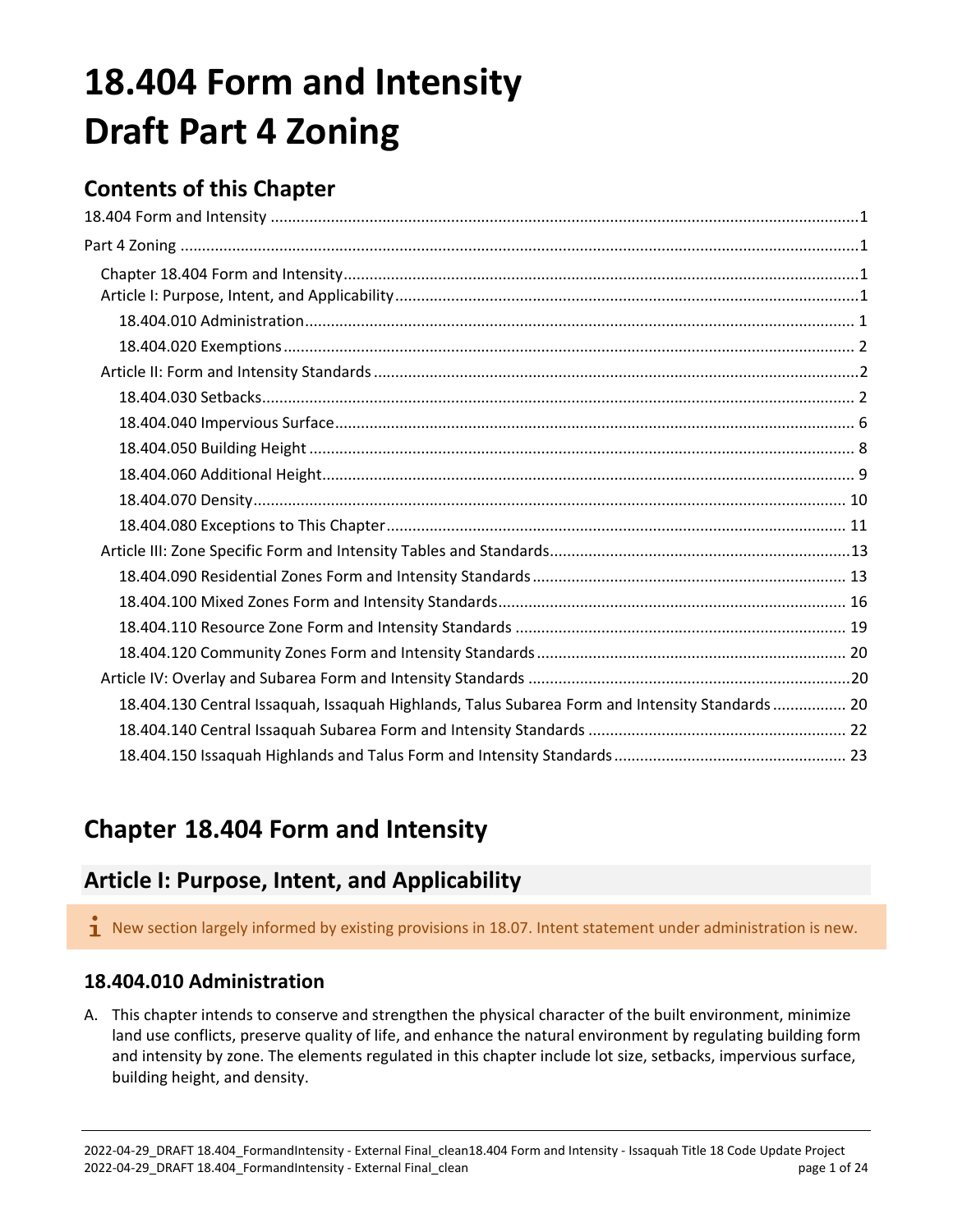- B. Nonconforming situations may be allowed under Chapter 18.204 IMC, Nonconforming Situations: Uses or Structures.
- The Exemptions from 18.404.020(A) are reformatted from 18.07.480(F) except that "minor modifications" was deleted as the term is confusing

# <span id="page-1-0"></span>**18.404.020 Exemptions**

- A. Some development activities are exempt from the standards in this chapter:
	- 1. An emergency repair;
	- 2. Maintenance, repair, or replacement of elements of an existing community building or use are exempt from the development standards established in this chapter and from review procedures established in Chapter 18.200 IMC, Permits and Procedures, except as regulated Chapter 18.512, Wireless.

 $\mathbf{I}$  The Exemptions from 18.404.020(B) are reformatted from some exemptions in 18.07.500

- B. Utilities.
	- 1. Height: Radio and television transmitting and receiving towers and overhead lines and poles may exceed the height limit of the zoning district; however, they must meet all other approval criteria. Overhead transmission and distribution lines and poles are also exempt from the setback and screening requirements of the zoning district;
	- 2. Lot Size/Width: Minor Utility Facilities are not required to conform to the required lot size and width as established in sections 18.404.090 through 18.404.120, Form and Intensity Tables.

# <span id="page-1-1"></span>**Article II: Form and Intensity Standards**

**T** From 18.07.040 Setbacks. Language is largely the same, but in some cases reordered and slightly revised for clarity and organization.

# <span id="page-1-2"></span>**18.404.030 Setbacks**

- A. The purpose of setbacks is to provide light, air, emergency access, fire protection, and buffers between adjoining uses, separation from adjoining lots, and frontage.
- B. Setbacks are measured from the right-of-way or from an abutting property line. When two different standards apply to front, rear or side setbacks, the more restrictive setback is required.
- C. Setback distances by zone are established in Article III of this chapter, IMC 18.404.090 through 18.404.120.
- **1** Measurement protocol and supplemental diagrams below are new, but originally introduced in 2019 by MAKERS.
- 1 New figure demonstrating front setbacks in different circumstances. For example, to answer the question, which side is the front along corners? What comprises the front lot in the case of private roads and access easements or tracts?
- D. Setback examples. The figures in this subsection depict examples of how rear, side, and front setbacks are determined.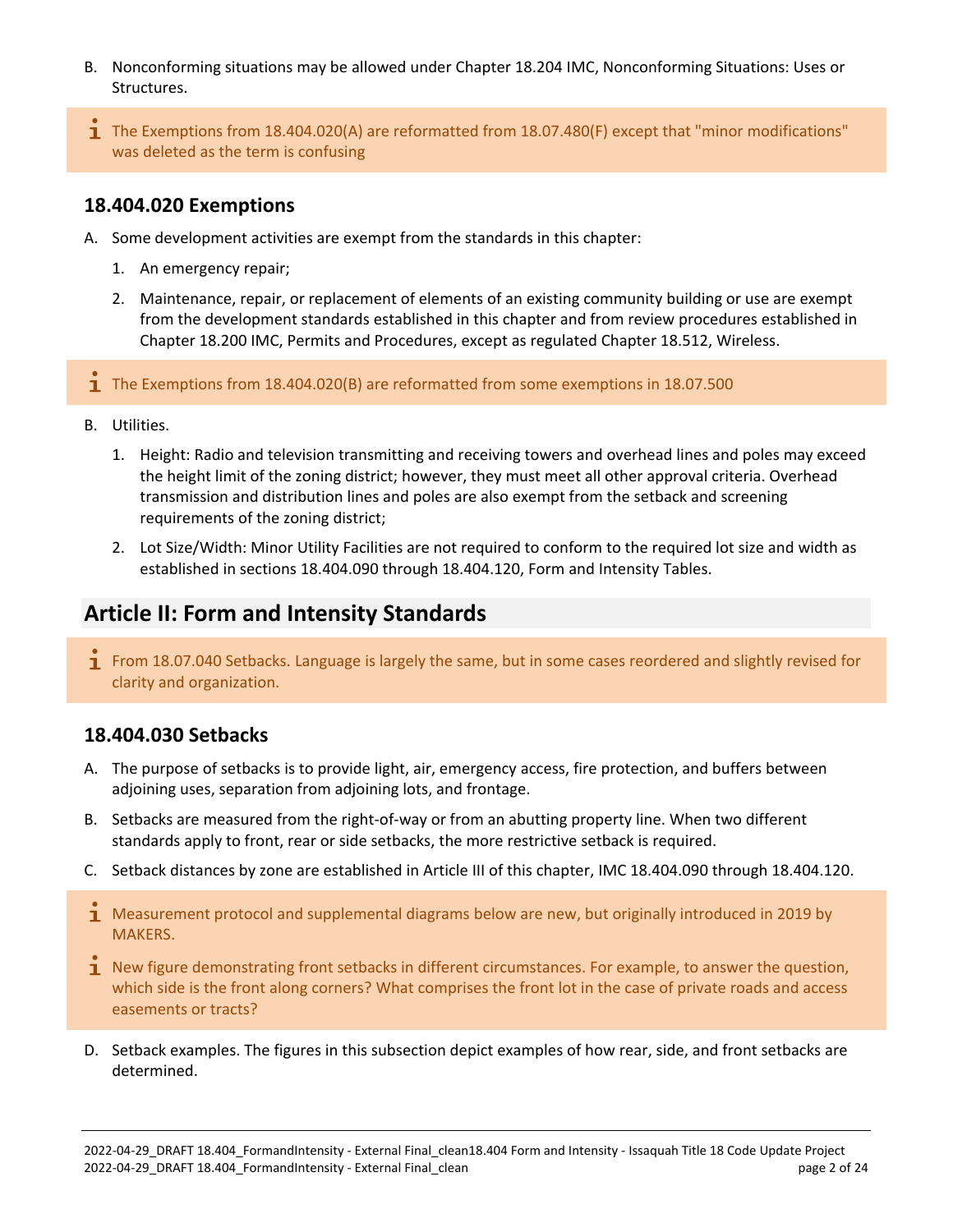#### **Figure 18.404.030.D.1 Examples of Front, Side, and Rear Setbacks On Different Lot Configurations**



- E. Front setbacks.
	- 1. The front setback is measured from the street right-of-way to a line parallel to and measured perpendicularly from the public street right-of-way at the depth prescribed for each zone.
- **T** The following standards, E-J, are new to address issues of identifying street fronts on sites with now public right of way.

a. If there is no street right-of-way adjacent to the property, the front setback is measured from one of the following:

- (1) the private road, easement, or other form of access that provides the property's street address and its primary access;
- (2) the private road, easement, or other form of access that provides the primary access if the property is addressed from an access or street, that is not adjacent to one of the property's property lines.
- 1 Per 18.07.040(B) the more restrictive setback applies so for corner lots, both frontages are treated as "front" setback. Corner lots are not specifically addressed in the current code. For corner lots in residential zones, the front setback is measured from each adjacent street right-of-way.
- F. Side setback. The side setback is measured from the side lot line adjacent to another property or alley rightof-way to a line parallel to and measured perpendicularly from the side lot lines at the depth prescribed for each zone.
	- 1. Exemption: No interior side setback is required between individual townhouse units on the sides of the townhomes that are attached.
- G. Rear setback. The rear setback is measured from the rear lot line to a line parallel to and measured perpendicularly from the rear lot lines at the depth prescribed for each zone.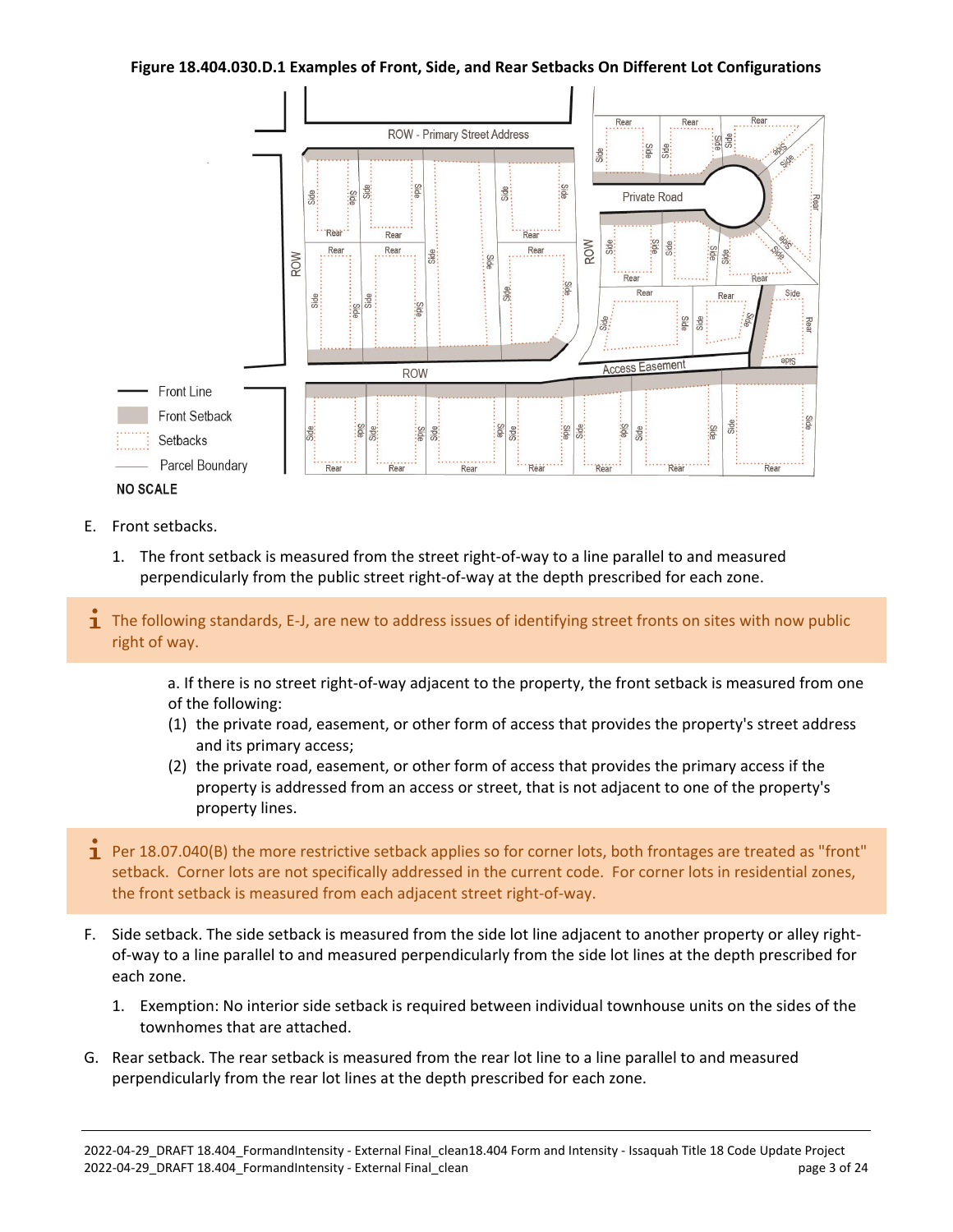H. Setbacks for flag lots. Front setbacks are applied consistent with 18.404.030(E). Flag lots must have a rear lot line designated, typically opposite the front setback (the pole of the flag), and all other lot lines are considered side lot lines, see Figure 18.404.030.H



#### **Figure 18.404.030.H.1 Flag Lots**

- I. Through lots. For lots featuring streets on opposite ends, the lot will have front setbacks on both ends.
- J. Setback measurements for irregular lots. Setback distances established for residential zones are based on rectangular lots. Nonrectangular lots, lots with three sides or more than four sides, curved property lines, and other nonstandard lots require special measurement techniques to achieve the purpose of setback requirements:
	- 1. Rear setbacks. In the case of an irregularly shaped lot, a ten-foot line which is within the lot and parallel to and most distant from the front lot line must be considered the rear lot line for purposes of determining required setbacks and for interpretation of other provisions of this Title see Figure 18.404.030.J.
	- 2. Side setbacks. All lot lines which are not front or rear lot lines must be considered side lot lines for the purpose of measuring setbacks.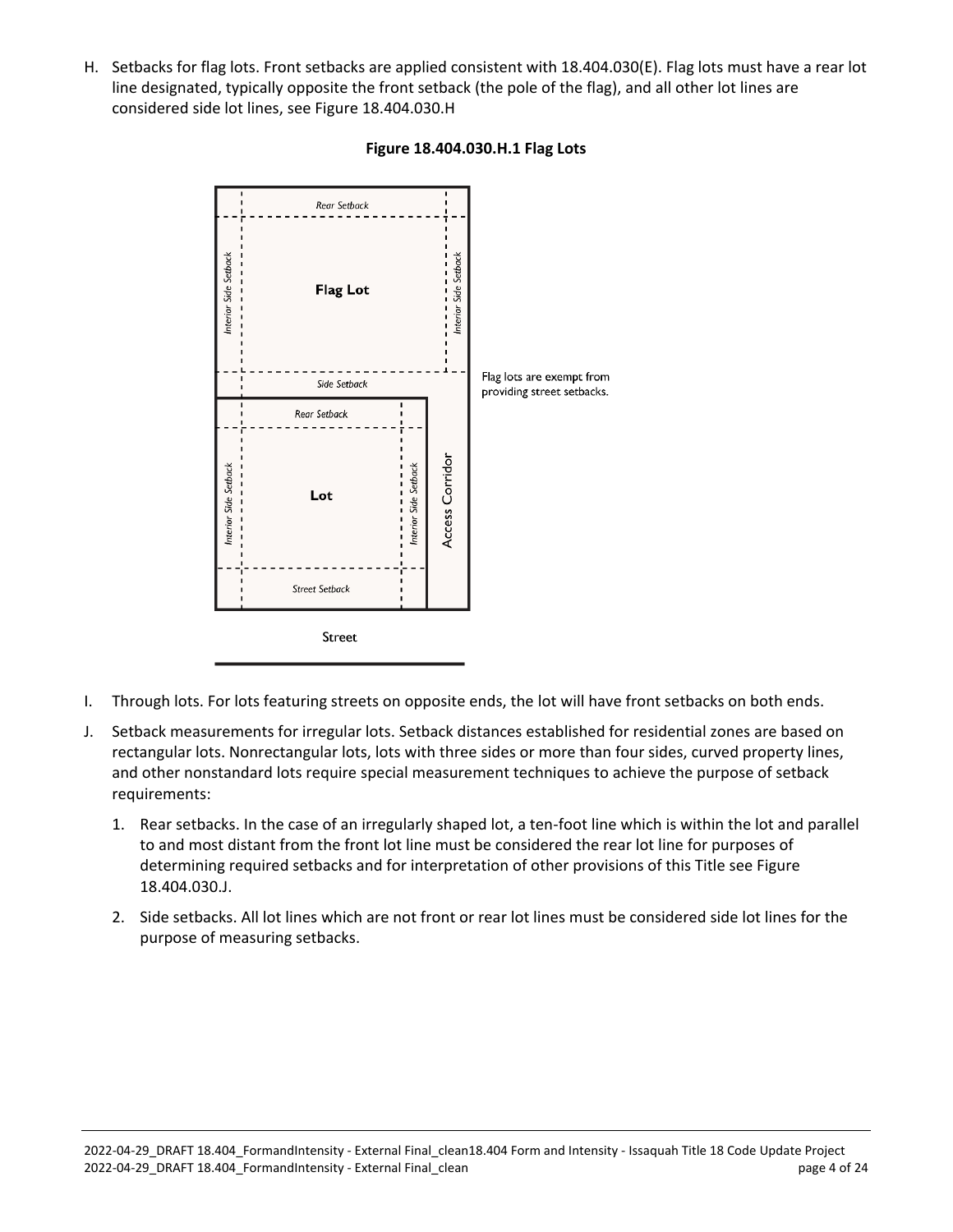#### **Figure 18.404.030.J.1 Examples of determining setback lines on irregular lots**



- $1$  18.07.040 allows the following to project into setbacks with no minimum setback required. 18.19B&C.140 require at least 3 foot setback to be maintained. This standard is incorporated citywide.
- K. Architectural Features in Required Setback: The following architectural features may project up to 18 inches into any required setback as long as a minimum three foot setback from the property line is provided:
	- 1. Functioning chimneys;
	- 2. Flues;
	- 3. Belt courses;
	- 4. Sills;
	- 5. Pilasters;
	- 6. Ornamental features;
	- 7. Cornices;
	- 8. Eaves;
	- 9. Gutters;
	- 10. Dormer extensions and greenhouse or bay windows; provided, that the structure does not exceed 30% of the facade and does not increase the floor area of the building; and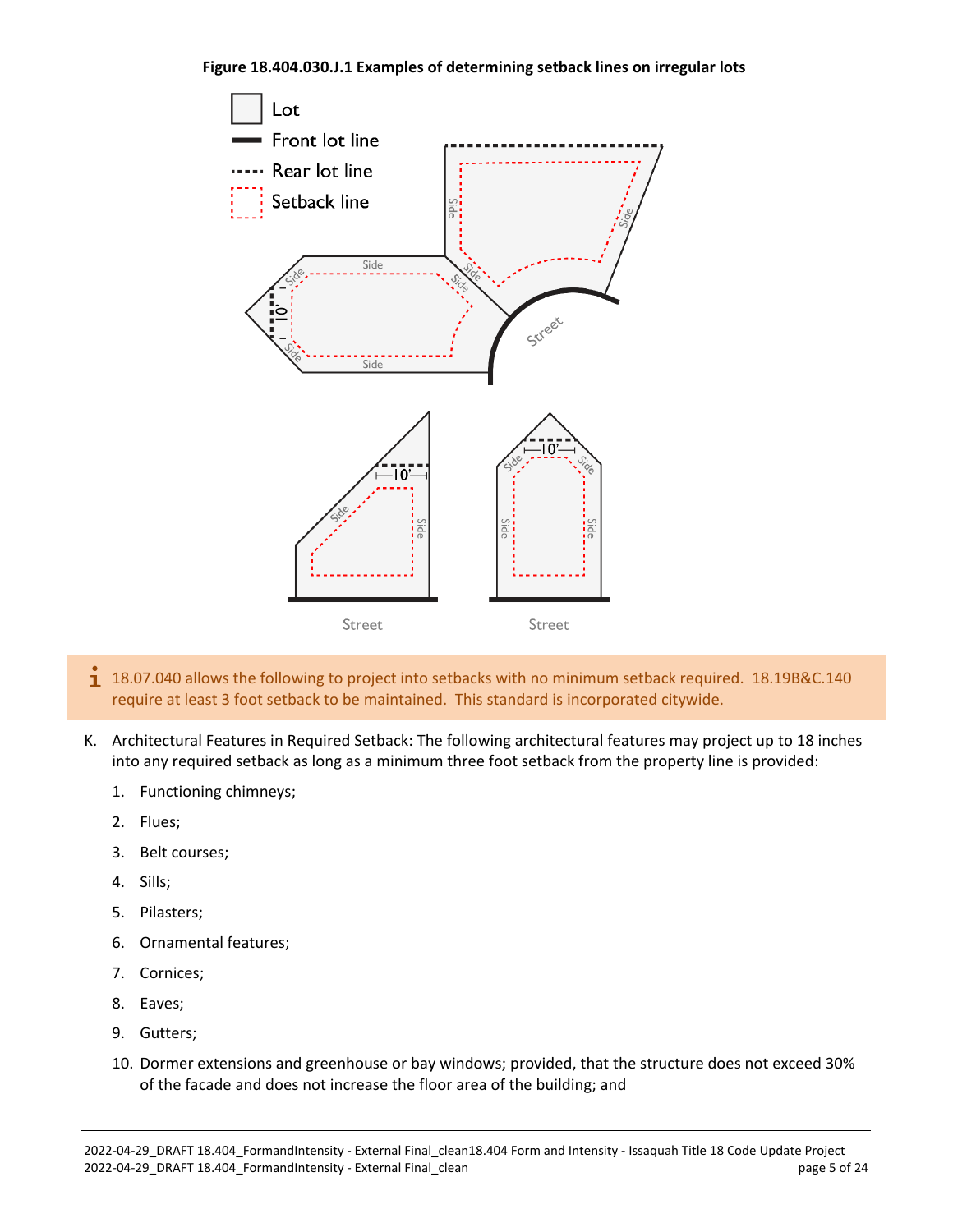11. Similar structures.

- L. Setbacks for critical areas are established in Chapter 18.802 IMC, Critical Areas Regulation.
- M. Setbacks for the Mineral Resource Zone are established in Chapter 18.404.110 IMC, Mineral Resource Zone Development Standards.
- N. Provisions regarding flexible setbacks including, but not limited to, zero lot line, semi-detached and townhouse development are found in IMC 18.500.070 Cluster Housing Standards.
- O. For setbacks for Decks, Porches, Patios, Walkways, and other Minor Structural Elements see IMC 18.508.010 Uninhabitable Accessory Structures.
- P. For setbacks for Fences, Arbors, Pergolas, and Trellises see IMC 18.508.010 Uninhabitable Accessory Structures.
- Q. A garage must be setback such that the width of the alley tract or right-of-way, plus the garage setback, is a total of 24 feet. For example, if the alley right-of-way is 18 feet, the garage must be setback six feet, to ensure a total width of 24 feet.
- $1$  18.07.040(C), the standard requiring setbacks for substandard street widths, was removed. Right of way dedication or another mechanism for compliant substandard private roads, access easements, or access tracts will be used instead.

# <span id="page-5-0"></span>**18.404.040 Impervious Surface**

- **T** This section was adapted from existing code IMC 18.07.050 on Impervious Surface.
- A. The purpose of the impervious surface standard is to provide a balance of impervious and pervious surfaces on a lot, ensuring that adequate drainage is achieved and potential runoff from the lot is controlled. Pervious surfaces provide scenic corridors and protection for water quality and the natural environment. Impervious surface standards are defined assuming no site constraints; in actuality, there may be site constraints that prevent the full permitted impervious surface allowance being used.
- B. Use of Pervious Areas: All required pervious areas on the site must be landscaped, per Chapter 18.610 Landscaping. Parking or pedestrian access areas that use "pervious pavers" or pervious stormwater measures may not be counted towards the required pervious areas of the land use district. The following areas, in order of priority, must be retained:
	- 1. Critical areas that require buffers;
	- 2. Existing significant trees per Chapter 18.812 IMC, Tree Preservation; and
	- 3. Native vegetation areas.
- $\mathbf I$  The following standard was under existing code on impervious surfaces and included here but will likely be integrated into the Landscaping Chapter in the next phase.
- C. Native Vegetation Retention Areas: All projects with existing native vegetation areas must retain the following minimum percentages of the native soil area:
	- 1. 25% for nonresidential uses and multi-family; and
	- 2. 30% for single-family residential uses.
- D. Impervious Surfaces: The total impervious surface of a site is determined by adding the square footage of all the following areas: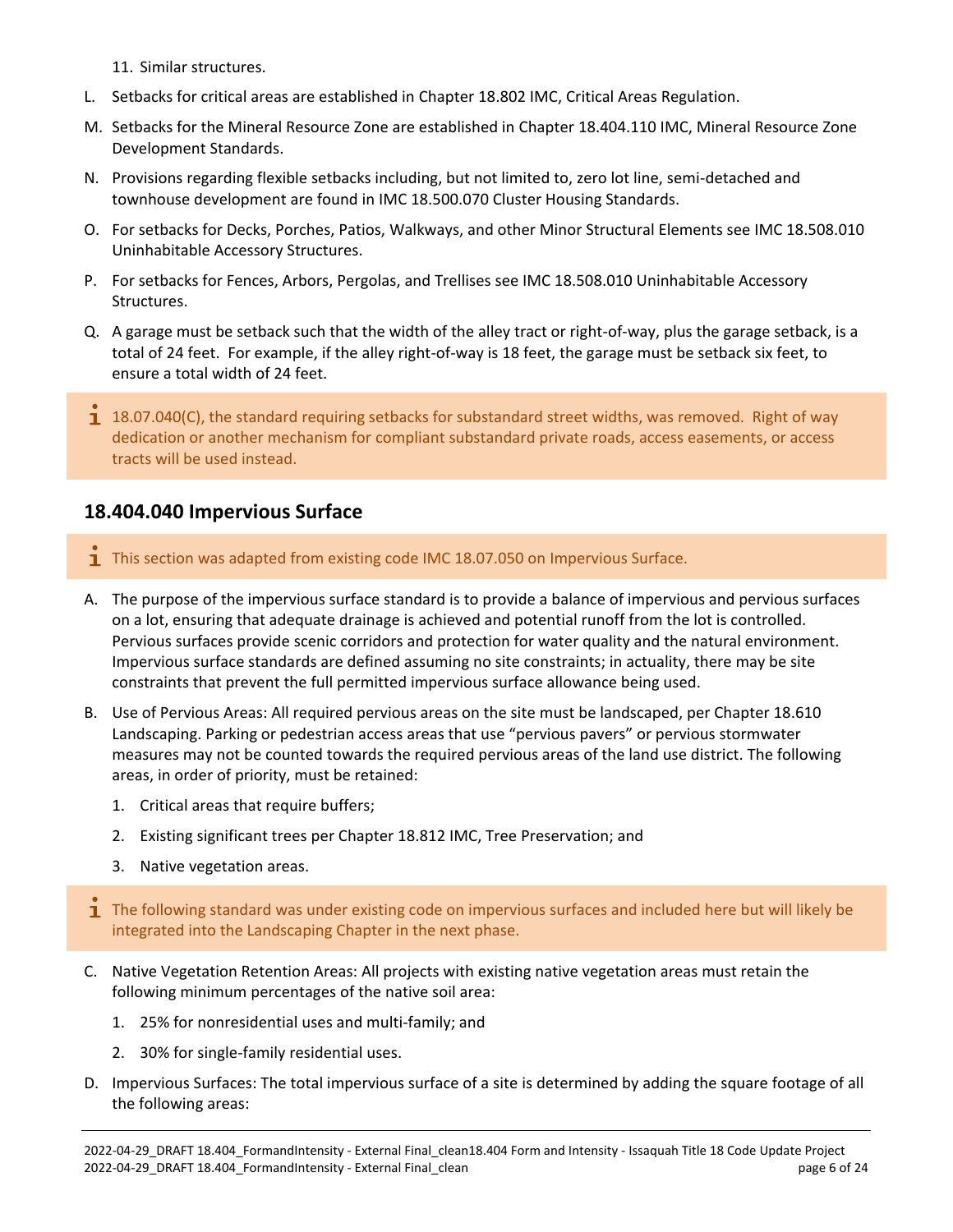- 1. Buildings: The footprint of the buildings and structures, except buildings with vegetated roofs or minimal excavation foundations as identified in the LID Technical Guidance Manual;
- 2. Parking: The gravel and paved parking areas and driveways;
- 3. Sidewalks: The gravel and paved pedestrian walkways, sidewalks and bike paths;
- 4. Recreation Facilities: Decks, patios, porches, tennis courts, sport courts, pools and other similar recreation facilities;
- 5. Recreation Areas: Gravel and paved picnic areas, pedestrian access and paved recreation areas;
- 6. Architectural Features:

a. 18 Inches or Less: Eaves and overhangs that extend past the building footprint are permitted; however, overhangs which are 18 inches or less are not included as impervious surface. b. Over 18 Inches: overhangs that extend over 18 inches past the building footprint, such as cantilevered decks and roof extensions, must be included in the impervious surface ratio calculation and may not subtract the first 18 inches for the impervious surface ratio calculation. c. An eave or overhang over an impervious surface such as an impervious terrace, may not be count as an impervious areas.

1 Added athletic turfs to stormwater facilities in the following standard. In this case, athletic turf means artificial turf not a plant like lawn

- 7. Stormwater Facilities: Open, uncovered stormwater retention/detention facilities and athletic artificial turf that act as a stormwater feature may not be considered impervious surfaces for the purposes of this section; however, athletic artificial turf without subsurface stormwater facilities, are considered impervious; and
- 8. Miscellaneous: Any other structure or surface which prevents or retards the entry of water into the soil surface or causes water to run off the surface in greater quantities or at an increased rate from present flow rate under natural conditions prior to development must be considered an impervious surface. For purposes of this section, grass and sod are not considered impervious surfaces.

### $\mathbf{I}$  From Table 18.07.360, footnote 15.

- 9. Through-block pedestrian connections in the CBD zone are exempted from impervious surface calculations.
- E. Impervious Surface Ratio: The impervious surface ratio is a measure of the proportion of the site occupied by impervious surfaces. The impervious surface ratio added to the pervious surface ratio equals 100% of the total gross site area. Gross site area includes any dedication for public right-of-way. Right-of-way dedications may not be considered as impervious surface. It is calculated as:

(Impervious Surface Ratio) = (Acres of impervious surface) / (Gross Site Area Acreage)

F. Impervious surface and subdivisions. Pervious surface ratio for single family residential subdivisions is calculated within the individual lots, or a "combination" of (1) within the individual lots; and (2) common area outside the subdivision plat, and not as an additional requirement of common pervious surface for the entire single family subdivision. For example, a single family home in SF-E is required to provide 70 percent pervious surface on the individual single family lot; however, the subdivision plat is not required to provide 70 percent pervious surface over and above the 70 percent requirement for those individual lots.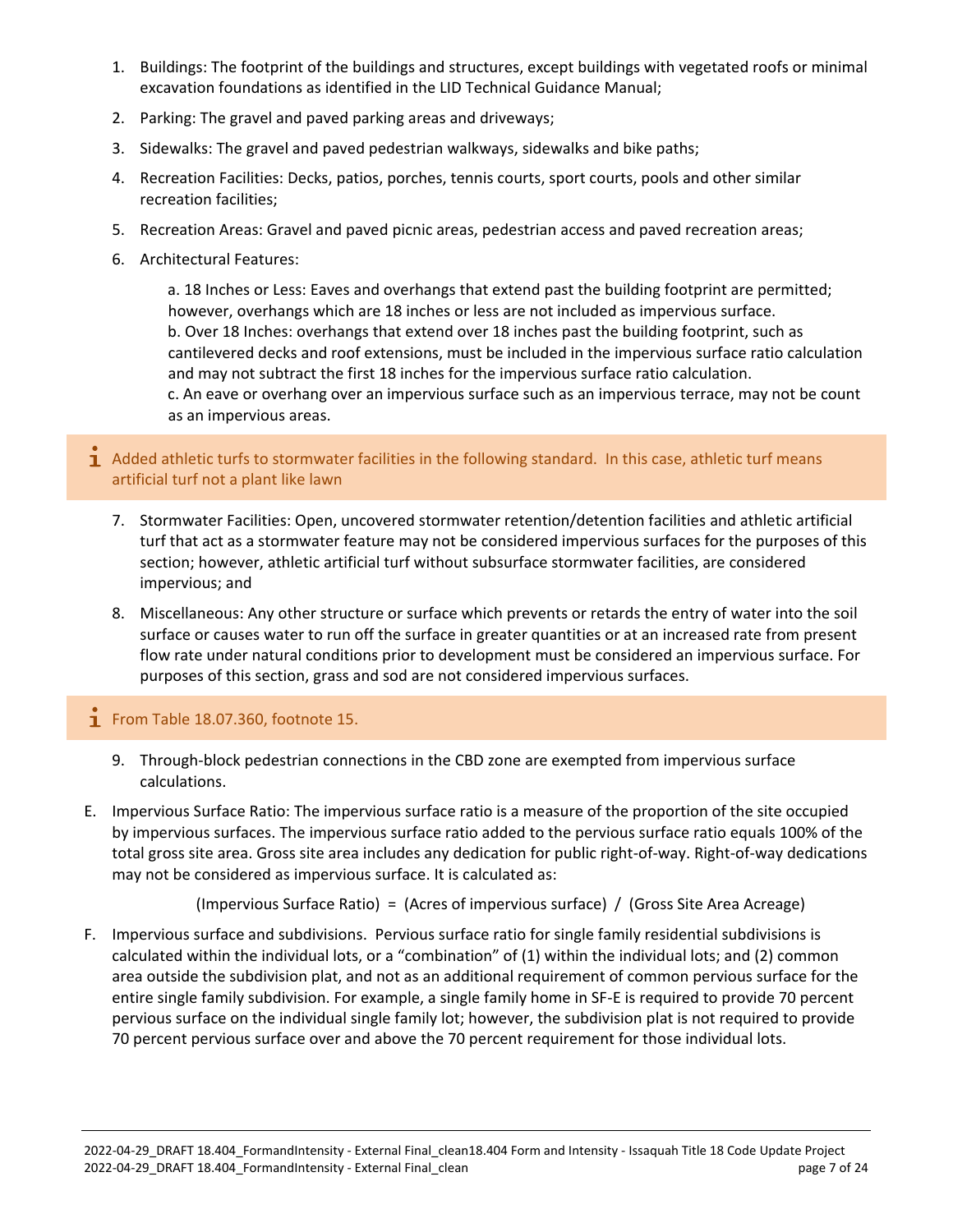# <span id="page-7-0"></span>**18.404.050 Building Height**

- $\mathbf{I}$  This section has been adapted from existing code, IMC 18.07.060 Building Height with Issaquah Highlands and Talus added to A.1.a.(1) since this applied to them via the Replacement Regulations
- A. Purpose: The purpose of the building height standard is to balance lot size, building bulk, and open space area, and ensure compatibility of architectural character and scale with the surrounding area.
	- 1. Measuring Height:

a. Nonshoreline Areas: Building or structure height must be measured from the average grade of the existing or finished grade, whichever is lower, to the midpoint of the highest gable of a pitched or hipped roof with a minimum 4:12 pitch and a maximum of 12:12 pitch, or the highest point of the coping of a flat roof. All parts of the roof extending above the base building height must be a minimum 4:12 pitch unless specifically excepted in subsection A.2 of this section. Gabled dormers may comprise no more than 50% of the total roof area as measured in plan view. No portion of a shed roof may extend above the base building height limit. An architectural feature may not be used to measure or establish building height.

- (1) In Central Issaquah, Issaquah Highlands, and Talus subareas, whether existing or finished grade is used to measure nonshoreline areas depends on the following criterion: the grade measured results on the first floor more easily connecting with the street level. For example, in cases where the road is higher than the building site, the grade measure, existing or finished, selected based on ensuring first floor entrances and streetwalls are established consistently with the street level.
- **1** Previous code allowed for finished or existing grade measurement in the following standard. Measuring from the existing grade established as the method for consistency with the Shoreline Master Plan.

b. Shoreline Areas: Building or structure height must be measured from the average of the existing topography of the portion of the lot under the building/structure.

- 2. Height Exemptions: The following uses and features may not be subject to height limitations and are not required to be reviewed through a Deviation, provided they are necessary and architecturally integrated. This is because they do not provide additional floor space to a building/structure and the increased height is necessary for proper building use or function:
	- a. Water towers;
	- b. Power transmission towers;
	- c. Chimneys and smoke stacks to the minimum required by the Building Code;
	- d. Flag poles, within the height limitations of Chapter 18.616 IMC, Signs;

e. Wireless communication towers, within the height limitations of Chapter 18.512 IMC, Wireless Communications, including telescoping antenna (except those towers regulated in residential districts). See Table of Permitted Uses (Chapter 18.402 IMC);

f. Scenery lofts and flytowers;

g. Mechanical penthouse or ornamental screening for rooftop heating, ventilating, and air conditioning equipment, and stair towers (to the minimum required by the Building Code, Title 16); h. Elevator shafts to the minimum required by Building Code, Title 16;

i. Solar panels or arrays, per Chapter 18.606 IMC, Rooftops, Solar Panels or Array Standards

 $\overline{1}$  Standard removed on: "Architectural pediments which do not provide additional floor space to a building/structure and other uses or features in which the increased height is necessary for proper building use or function". The reason for removal is that the criteria were vague and unenforceable. Furthemore, the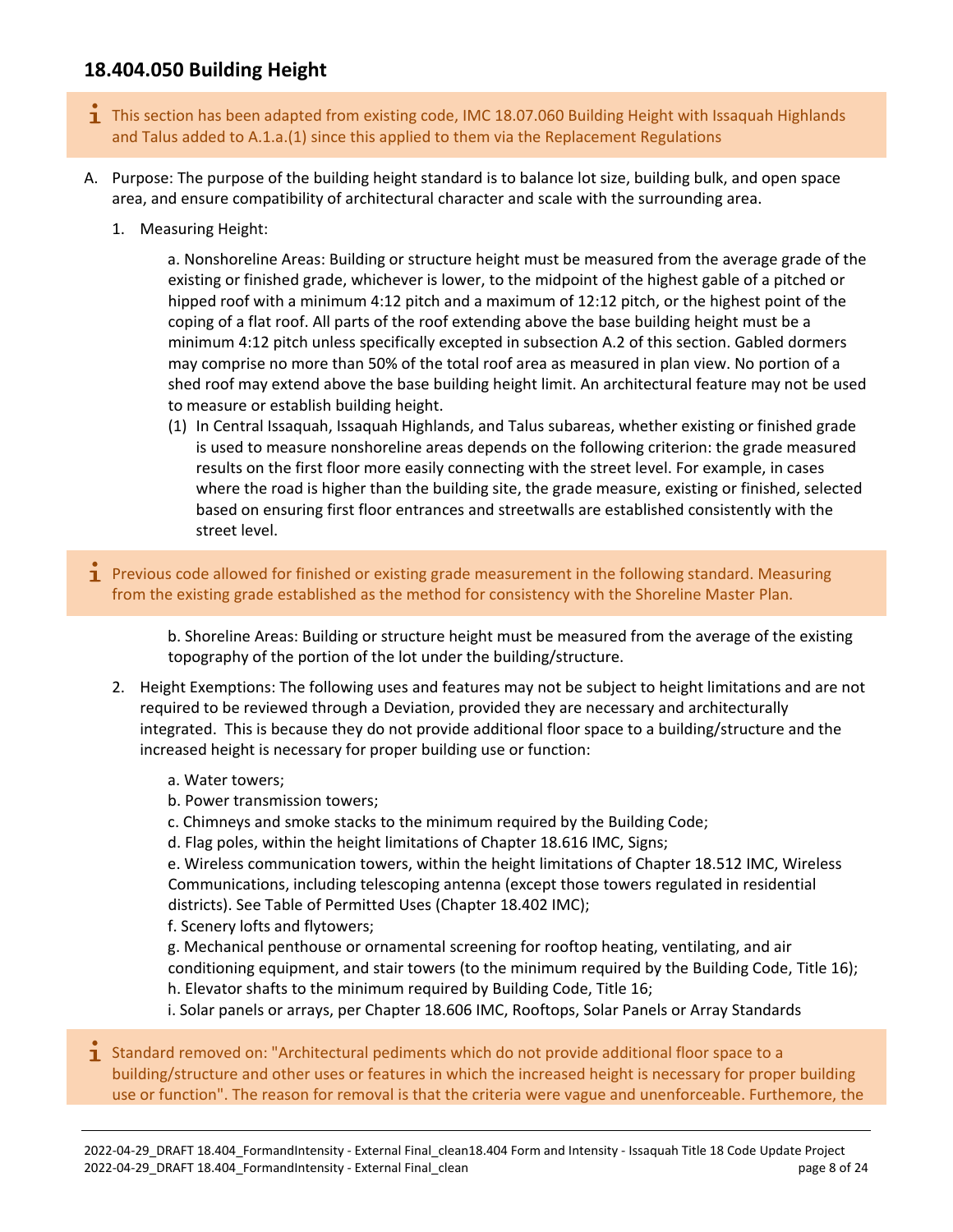intent behind the regulations, such as those for height and bulk consistent with character, will be addressed in the forthcoming Site Planning and Urban Design and Building Design Chapters of code

# <span id="page-8-0"></span>**18.404.060 Additional Height**

- This consolidates the provisions of Table 18.07.360, footnote 16 and CIDDS Table 4.4.A, footnote 4
- A. In MU and Central Issaquah zones, to accommodate additional first floor height, when there is a ceiling height of at least 15 feet tall on ground floor for Retail and Service uses or Office entrance lobbies, or underbuilding parking, Base height may increase to:
	- 1. MU, VR, MUR, and IC-CI zoning districts: 54 feet
	- 2. UC and MU-CI zoning districts: 66 feet.
- **T** The following section was edited from existing code IMC 18.07.355, Building height adjustments. The approval criteria have been updated to be more specific and to better achieve the intent of the additional height allowances. For example, where the existing code limits reflective glass to 70%, the proposed criterion instead uses a transparency measure. Approval criteria for 58 feet and 65 feet adjustments were consolidated under one subsection since the existing code criteria are identical.
- $\mathbf{\dot{I}}$  The table showing applicability by zone and overlay is new.
- B. Additional height is allowed in the following zones:
	- 1. Additional height is allowed as indicated in the tables below, indicated by Base Height and Maximum Height, except in Central Issaquah subarea, where Development Bonus applies. See 18.702.XXX

| • allowed<br>x not allowed | <b>Central</b><br>Issaquah<br>Overlay | Olde<br>Town<br>Overlay | Single<br>family<br>zones | <b>SMP</b><br><b>SEDs</b> | MF-H      | MU        | <b>PO</b> | IC |
|----------------------------|---------------------------------------|-------------------------|---------------------------|---------------------------|-----------|-----------|-----------|----|
| Up to $50'$                | x                                     | x                       | x                         | x                         | $\bullet$ | $\bullet$ | $\bullet$ |    |
| Up to 58'                  | x                                     | x                       | x                         | x                         | ٠         | ٠         | $\bullet$ |    |
| Up to $65'$                | x                                     | x                       | x                         | x                         | ٠         | $\bullet$ | $\bullet$ |    |

**Table 18.404.060.A Additional Heigh Allowances by Zone and Location**

- C. General approval criteria. Additional height must meet all of the following criteria:
	- 1. Additional height enhances architectural design by allowing parapets, gables, bell- or clock-towers, or other prominent and significant features; and
- **I** Ground floor transparency standard added to better address the intent of the existing standard on reflective glass. Transparency will be reviewed against the Design Manual's urban design standards for transparency in the consolidated draft.
	- 2. The façade of the ground floor is 75% transparent; and
	- 3. Solid walls on the ground floor do not exceed 20 feet in length and must be softened by design details, modulations a minimum of 2 feet deep, and dense landscaping; and
	- 4. Solid walls on the ground floor must be separated by a minimum of 10 feet of transparency; and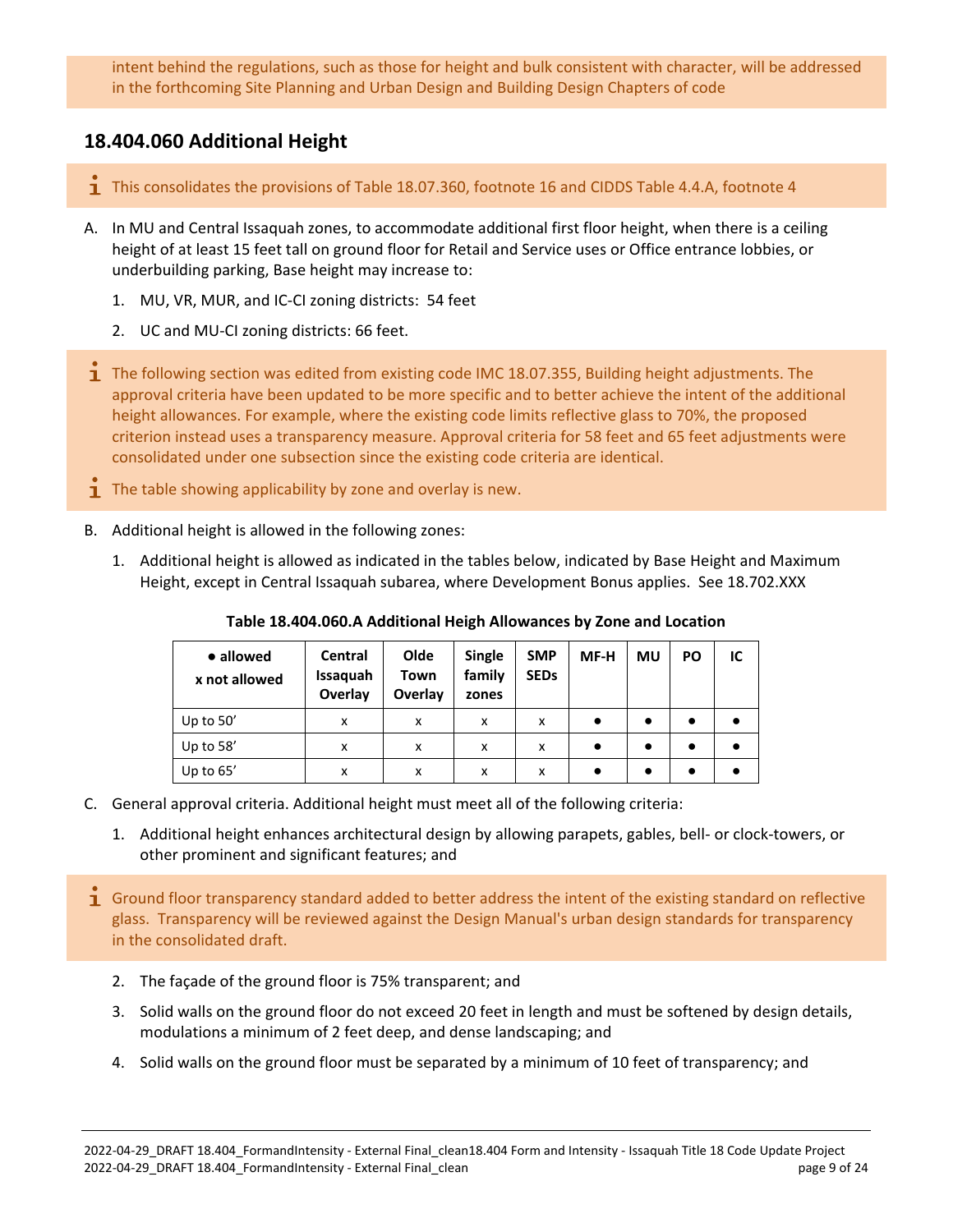- 5. The ground floor uses a mix of a minimum of three design features (transparent doors, artwork, fountains, street furniture, varied exterior materials, or plazas); and
- 6. When adjacent to a lower density residential zone, building height within 30 feet of the property line must not exceed the building height allowed in the lower density zone.
- D. Approval criteria for up to 50 feet.

In addition to meeting all general approval and review criteria in Chapter 18.200 IMC, Permits, additional height up to 50 feet must also meet one of the following criteria:

- 1. Building step backs are included such that the gross floor area of additional stories is reduced by 25% of the gross floor area of the story beneath it; or
- 2. The percentage of pervious surface for the site is increased by 10%
- E. Approval criteria for up to 58 feet and 65 feet.

In addition to meeting all general approval criteria in Chapter 18.200 IMC, Permits, additional height up to 58 feet and 65 feet must also meet all of the following criteria:

- 1. Building step backs are included such that the gross floor area of additional stories is reduced by 25% of the gross floor area of the story beneath it; and
- 2. The percentage of pervious surface for the site is increased by 10%; and
- 3. At least 50% of the required parking for the project is provided under the building or in structure parking; and
- 4. Clusters of trees will surround the buildings and provide a visual break of the wall mass which balances the additional height and bulk of the building; and
- 5. A Site Development Permit has been approved for the project.
- E. Mineral Resource Zone M Height Adjustment:
	- 1. Approval Criteria Increased Height from Base Height up to and Including 120 Feet Maximum. For the Mineral Resource Zone ("M"), the base height of all concrete and asphalt batching towers, silos or other similar structures provided in connection with permissible mineral extraction and/or manufacturing processes is 105 feet, as provided in the tables in IMC 18.404.090 through 18.404.120. The base height may be adjusted to accommodate additional structures related to mineral resource activities. However, these structures may not exceed a maximum building height of 120 feet. The base height may be adjusted based on all of the following approval criteria:

a. The applicant demonstrates the increased height is critical to the proper function of the building, structure, or use;

b. The proposed building maintains setbacks, stepbacks, massing, and density equal to or similar to adjacent uses, as demonstrated in the permit review process per Chapter 18.200 IMC; and c. The structure exceeding the base height is setback one additional foot from the setbacks required in IMC 18.404.110 of for each foot above the base height.

# <span id="page-9-0"></span>**18.404.070 Density**

- **T** This section was adapted from existing code on Density, IMC 18.07.070 and CIDDS 4.4.B-D.
- A. Purpose: The purpose of establishing maximum density provisions for residential development is to achieve consistency in development in the same zoning district as well as compatibility of scale between developments in adjoining zoning districts.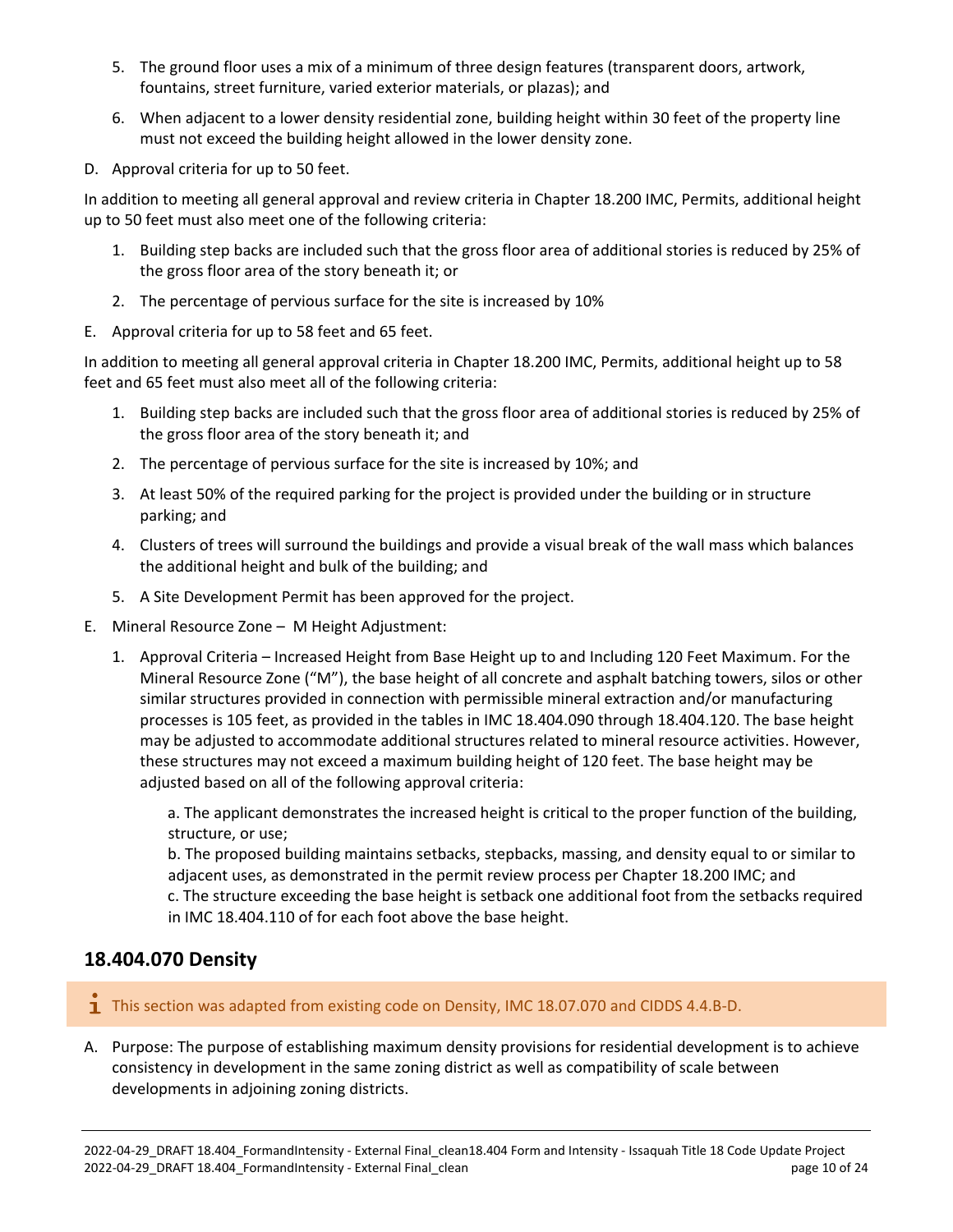B. Density Calculation: Density is calculated as dwelling units per acre. Fractions below 0.5 should be rounded down and fractions 0.5 and above should be rounded up. It is calculated as:

Density (Dwelling Units/Acre) = (Number of Dwelling Units) / (Developable Site Area)

- C. For some zones in the subareas of Central Issaquah, Talus, and Issaquah Highlands, Floor Area Ratio (FAR) is used as standard instead of or in addition to Density Units. Floor Area Ratio is the relationship between the amount of gross floor area in a building (or buildings) and the developable site area on which the building(s) stands. It is obtained by dividing the gross floor area of a building by the developable site area. Structured, underbuilding, and surface parking are not included in the gross floor area calculation. It is calculated as:
	- 1. FAR = (Gross Floor Area of Building or Buildings) / (Developable Site Area)
	- 2. For Sites separated by rights-of-way, FAR will be calculated based on the FAR across the entire Site, and density and impervious surface coverage may be transferred among parcels, provided the Site meets other applicable regulations. For other unique or undefined configurations, the Director will determine the definition of Site. In a mixed use development with different FAR limits, the FAR will be the use with the majority square footage. For example, if 50.6 % of the building area is residential, then the whole project will use the residential FAR.
- D. In Central Issaquah, there is a Base FAR and a Maximum FAR. Where Base FAR is exceeded, Development Bonus applies. See 18.702.XXX
- E. Developable Site Area is the gross site area minus deductions for critical areas and associated buffers as required by Chapter 18.802 IMC, Critical Areas, and minus deductions for Community and Amenity Spaces and Green Necklace Amenities under Chapter 18.612 IMC.
- F. In SF-D Zone, Duplexes and/or attached single family dwellings are permitted in SF-D at a density of 14.52, which is double the density of the SF-D zone, as long as a lot is at least six thousand (6,000) sq. ft. Duplexes, triplexes and fourplexes are permitted in the SF-D zone for senior housing, at a maximum density of 14.52 plus the senior housing density bonus, 18.500.070.

# <span id="page-10-0"></span>**18.404.080 Exceptions to This Chapter**

- 1 This section replaces the Administrative Adjustment Standards (AAS) for Setbacks, 18.07.330. The existing code criteria for allowing an adjustment are vague and challenging for the city to apply consistently. The process has been updated, with variances replacing AAS, and deviations included in this chapter for circumstances in which lot fronts are difficult to determine, despite the rules in 18.404.030, Setbacks.
- 1 Not carried forward: the text from Table 18.07.360, footnote 9 as it is not possible to distinguish between neighborhoods that are intended to transform and neighborhoods that are intended to maintain their current character.
- A. Exceptions from this chapter must be requested according to the appropriate permit process in Chapter 18.200 IMC, Permits and Procedures. Any proposal to deviate that does not satisfy the following conditions must apply for a Variance, also according to IMC 18.200, Permits and Procedures. Allowed deviations from Form and Intensity Standards are as follows.
- **T** The following setback rationale is new, based on staff input on providing adjustments, but maintaining the overall intent of the standards.
- B. Setback standards deviations.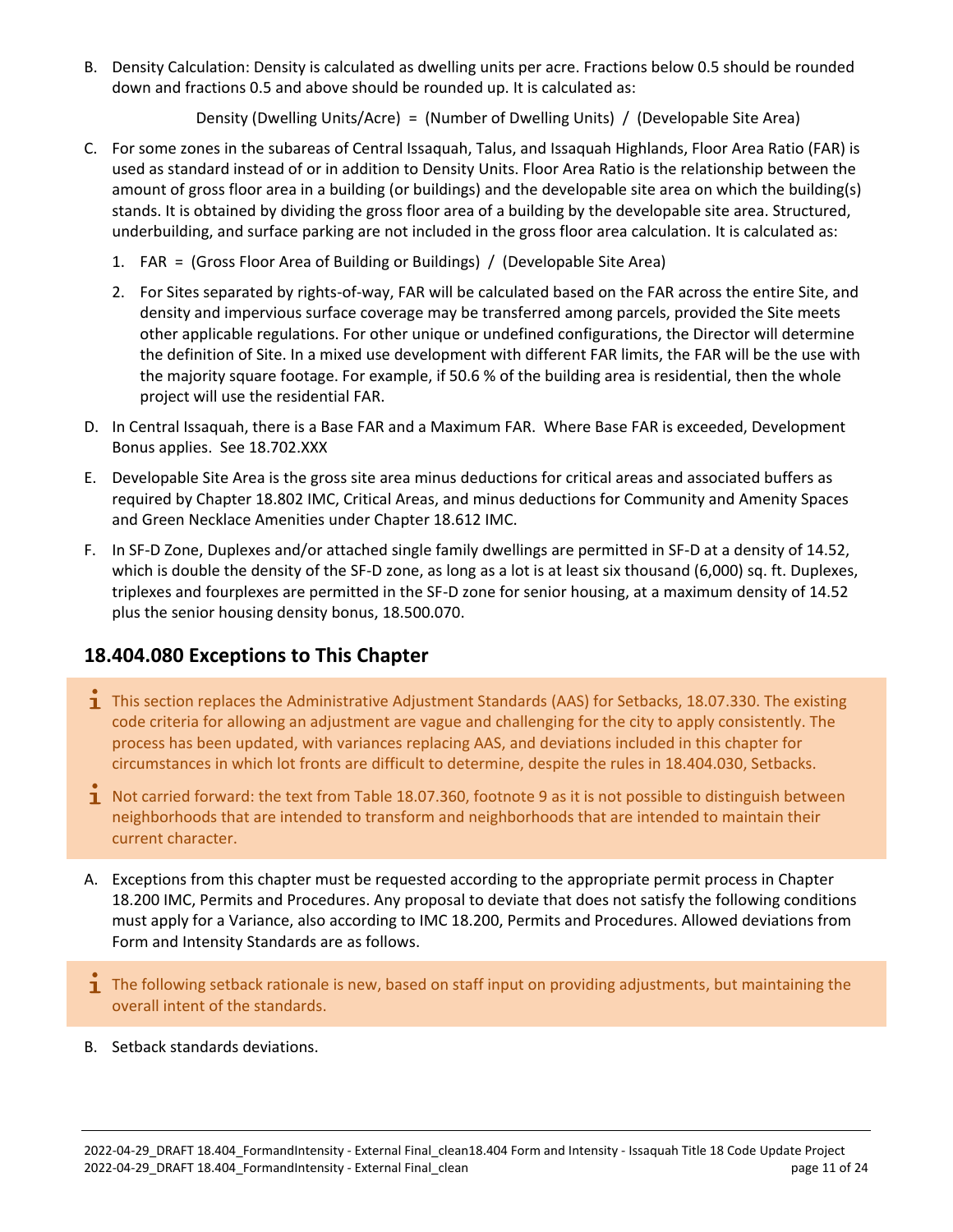1. An applicant or property owner may request a deviation from the standards establishing which side of a lot is the front, rear, and sides established under IMC 18.404.030, Setbacks. The following approval criteria must be met:

a. The building site is irregular and is situated in a way that standard setbacks are unclear. For example, in cases where the front, rear, and sides are undefinable under the standards in IMC 18.404.030.J.

b. Standards setbacks are unclear for a site without a public right-of-way; despite having a private road, access easement, or access tract that is the property's street address and primary access under IMC 18.404.030.E, Front Setbacks.

- C. Setback standard exceptions
	- 1. Cluster Housing: Allow zero lot lines for cluster developments per IMC 18.500.070, Cluster Housing Standards;
	- 2. Energy Efficiency: Where allowed by building and fire code minimum fire separation distance requirements, exterior insulation may be added such that the exterior wall projects up to four inches into any required setback.
- **T** The following standard was adapted from current code, footnote language for the community facility standard table. Staff discussion ongoing on whether the standards should also apply to utility buildings.
- D. Public Schools and Public Building Setback Exceptions and Deviations.
	- 1. These exceptions and deviations apply to the standards in Table 18.404.120.B, Form and Intensity Standards for Public Schools and Public Buildings, excluding utility buildings.
	- 2. The side and rear yard setbacks for public schools and public buildings may be reduced to zero feet when the property directly abutting the affected side and/or rear yard is under common ownership or when the side and/or rear lot lines abut rights-of-way and vehicular sight lines are met.
	- 3. Build-To Line for Properties outside of Olde Town and Central Issaquah: If the facility is not built to the property line, the following is required in addition to other applicable design standards:

a. Vehicular circulation and/or parking are not allowed in the space in-between the building and the property line.

b. The space in between the building and property line must include landscaping with evergreen plantings to maintain year-round interest in combination with other hardscape elements, such as seat walls, benches, bicycle parking and other similar elements that enhance the social interactions and contribute to the public realm.

c. Public buildings may request an increase to the build-to line according to the appropriate permit process in Chapter 18.200 IMC, Permits and Procedures. All of the following approval criteria must be met:

- (1) The increase is necessary to provide a public benefit or amenity; and
- (2) The increase is no greater than 20 feet total; and
- (3) The increase will be equal to, or superior in, fulfilling subsection A of this section, Purpose and Intent.
- **Density Deviation retains 18.07.480(E.19) criteria #1 and #2. 18.07.480(E.19) criteria #3, which is a vague** reference to 18.07.480(A), Purpose and Intent, is revised to incorporate specific elements from 18.07.480(A)
	- 4. Density Deviation for Public Buildings and Public Schools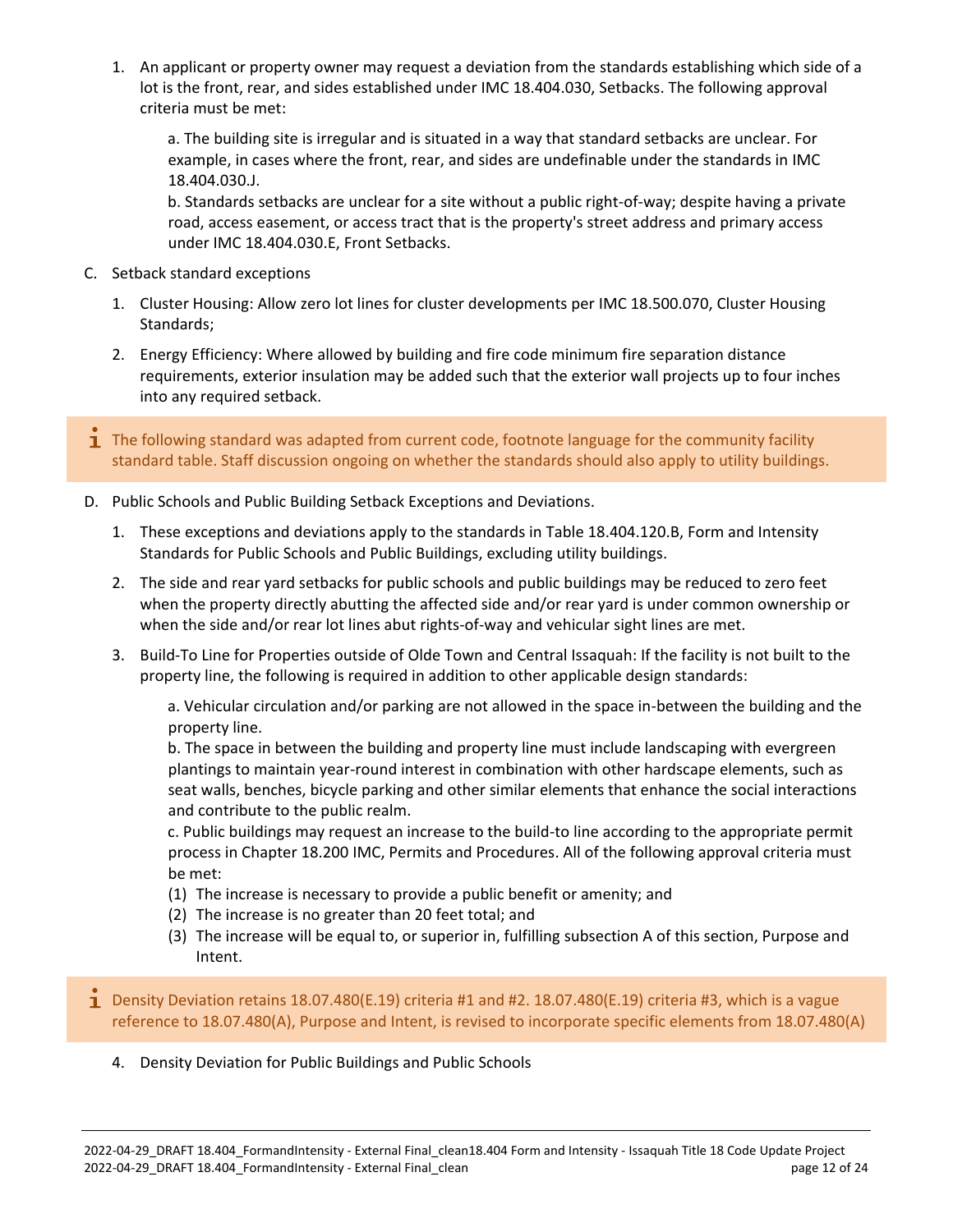a. Public buildings and community spaces, such as recreation spaces or park amenities accessible to the public, are not counted in the FAR calculation.

b. FAR reduction may be requested if needed for operational functions by using the Deviation process established in Chapter 18.200 IMC, Permits and Procedures. For schools, operational functions include outdoor space that is used for required academic curriculum, such as track and field areas.

c. Reducing the FAR is permitted only when all of the following criteria are met:

- (1) The reduction is the least amount necessary for incorporation of operational functions and/or academic curriculum;
- (2) The reduction is no greater than 50% of the minimum FAR listed in Table18.404.120.B, Community Facilities Standards for Public Schools and Public Buildings;
- (3) The reduction enhances accessibility and safety of the public amenities; and
- (4) Maintains or improves the efficient siting of public buildings as the City continues to densify.
- E. Density credits and exceptions for Senior Housing and Affordable Housing are provided for as follows:
	- 1. Senior Housing Density Bonus per IMC 18.500.110; and
	- 2. Affordable Housing Density Credit per Chapter 18.514 IMC.

# <span id="page-12-0"></span>**Article III: Zone Specific Form and Intensity Tables and Standards**

<span id="page-12-1"></span> $\mathbf{I}$  The following is Table 18.07.360, footnote 1 and 18.19B&C.140, A, table footnote 3

- A. Recorded plat standards and private covenants may supersede these requirements.
- B. An Architectural Review Committee may apply more restrictive setbacks than City standards.
- **I** Form/Intensity tables for Residential, Mixed, Resource, and Community Zones are reorganized from the existing District Standards Table in 18.07 or equivalent tables in 18.19B and 18.19C. No changes were made to the dimensions unless called out in a change explainer.

# **18.404.090 Residential Zones Form and Intensity Standards**

- A. Table 18.404.090.A, Residential Zones Form and Intensity Standards, establishes the minimum form and intensity standards by zone.
	- 1. The table applies to MF-M zones outside of Olde Town subarea and for MF-H zones in all areas except along E. Sunset Way where Chapter 18.700 IMC, Olde Town Overlay, applies.
	- 2. The UV-MF side and rear setbacks only apply when adjacent to SF Zones.
- $\blacksquare$  The following is from 18.19B&C Talus and Highlands standards.
- B. For Urban Village zones, each property, parcel, tract, etc., may have up to 100% impervious surface as allowed by current stormwater standards in the City. However, the Architectural Review Committee, Urban Design Guidelines, and other standards may result in less than 100% percent impervious surface being allowed.
- $\mathbf{\dot{1}}$  The following two standards are from Table 18.07.360, footnotes #8 and #14
- C. Minimum lot size for MF-M, in any area of the City, refers to the minimum parcel size that is required for a development in these zones. The minimum lot size does not correlate to the density. For example: 14.52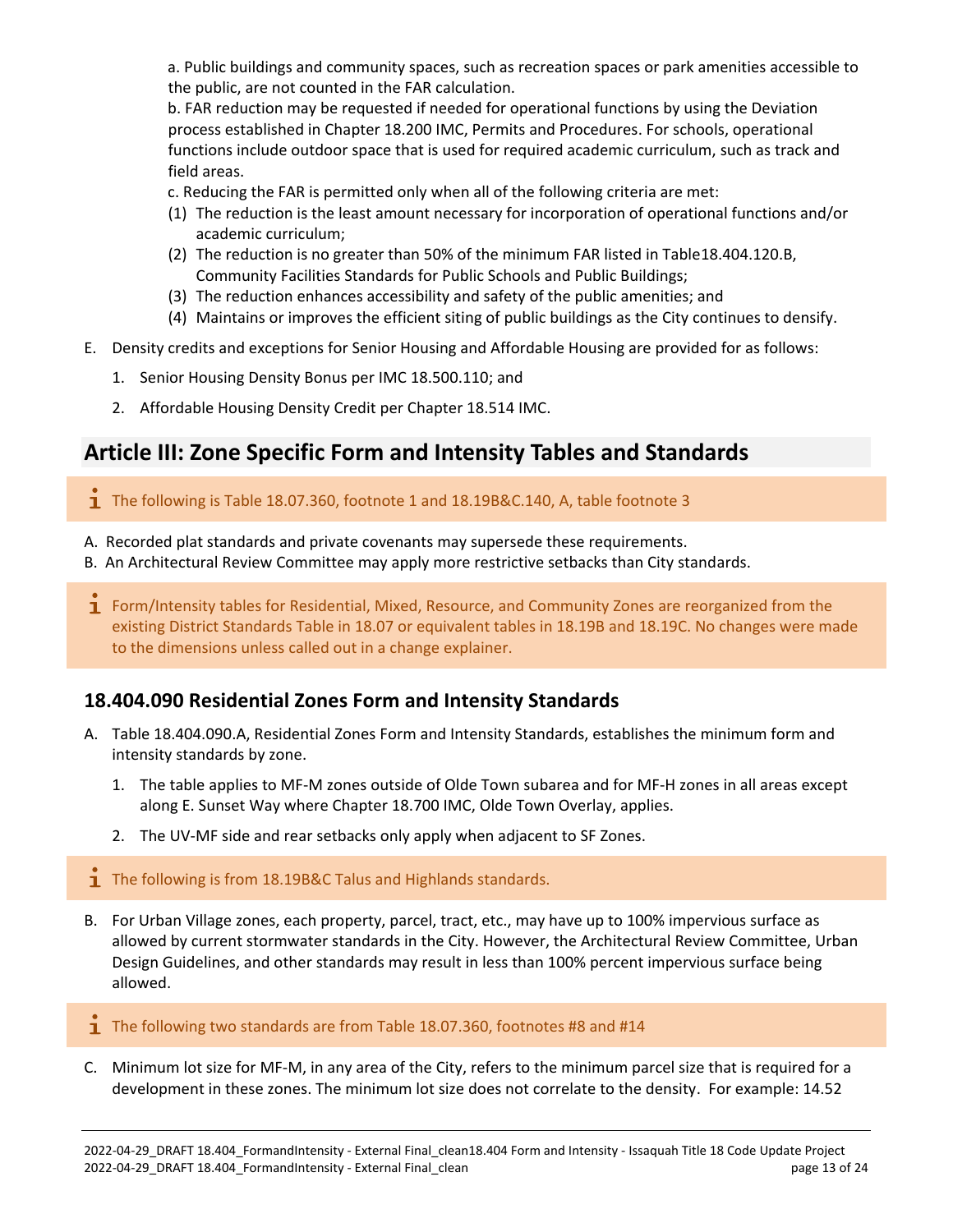du/acre could not have two thousand four hundred (2,400) sq. ft. as the "lot size" for one unit at that density because a minimum of 6,000 sq. ft. is needed for the project.

- D. Mixed Use Projects and Nonresidential Projects in any MF-M or MF-H zone:
	- 1. Nonresidential density is limited by the impervious surface ratio, height, setbacks, etc., of the underlying zoning district;
	- 2. residential density for mixed use projects may not exceed the maximum permitted density for the underlying zoning district;
	- 3. mixed use projects can "combine" (a) and (b) above, provided the development standards (impervious surface ratio, height, setbacks, etc.) and the maximum density for the underlying zoning district are not exceeded.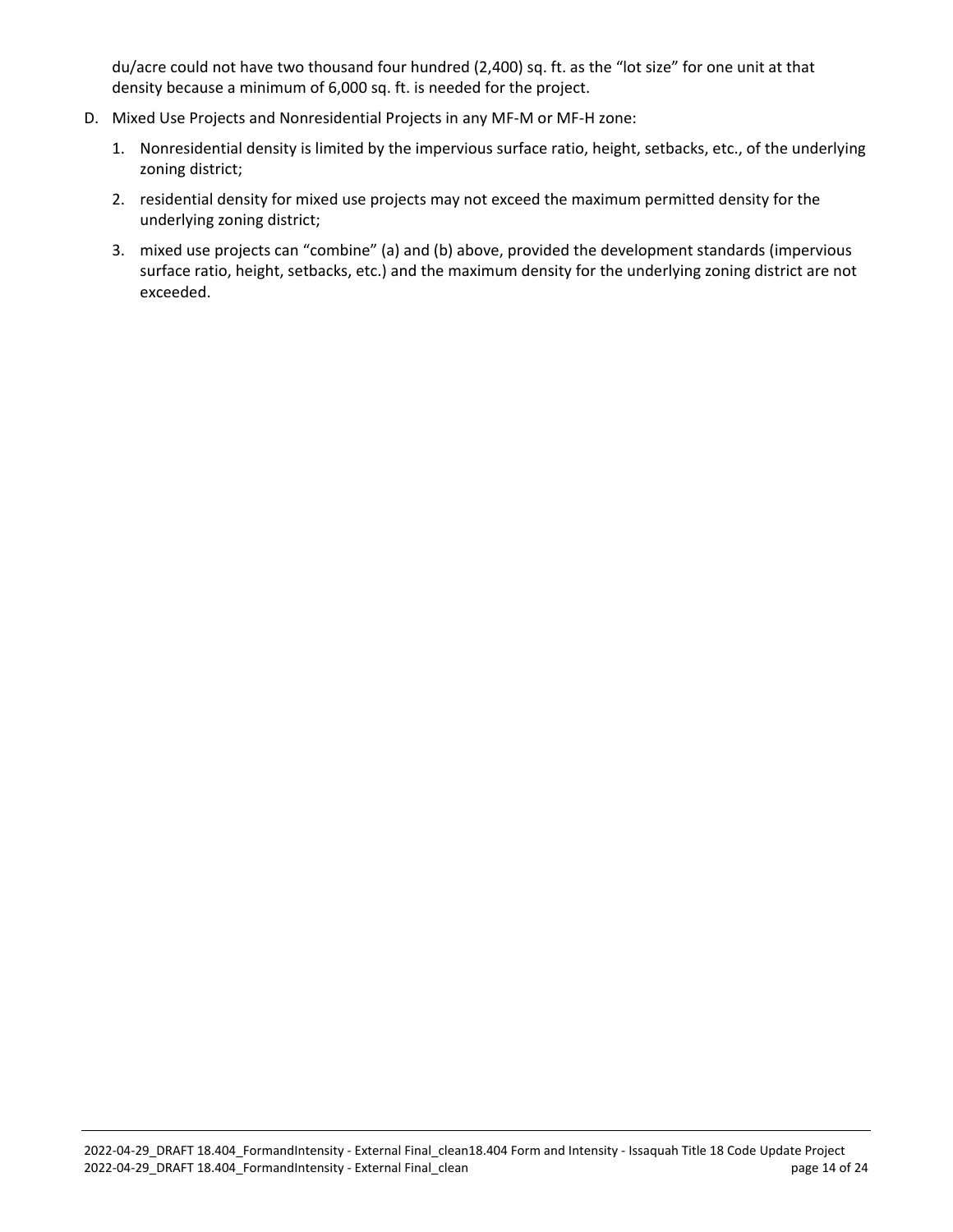#### **Table 18.404.090.A Residential Zones Form and Intensity Standards**

- $\mathbf{\dot{1}}$  The table below uses the lowest standard between Talus/Highlands as a baseline for the UV-SF and UV-MF zones. More restrictive standards are be applied through Overlay section. Footnotes from existing districts standards tables (18.07; 18.19B.140; 18.19C.140) have been addressed in Reference/Notes column or in Article II deviations for height, setbacks, and impervious surface above
- $\mathbf i$  In subsequent drafts, Urban Village zones will be adapted to more traditional zoning standards, such as minimum lot size.

| <b>Standards</b>                          | <b>C-RES</b> | SF-E                             | SF-S           | SF-SL               |                               | SF-D                                               | MF-M              | MF-M<br>Olde<br>Town<br>Only | MF-H           | MF-H (E<br><b>Sunset</b><br>Way<br>Only) | <b>UV-SF</b> | UV-MF    | <b>Reference / Notes</b>                                                            |
|-------------------------------------------|--------------|----------------------------------|----------------|---------------------|-------------------------------|----------------------------------------------------|-------------------|------------------------------|----------------|------------------------------------------|--------------|----------|-------------------------------------------------------------------------------------|
| DU/acre or<br>density<br>(maximum)        | acres        | 1 du/ 5 1.24 du 4.5 du/<br>/acre | acre           | 7.26<br>du/<br>acre | SF Detached =<br>7.26 du/acre | 2 Attached SF<br>$= 14.52$<br>du/acre              | 14.52 du/<br>acre | 14.52 du/<br>acre            | 29 du/<br>acre | 29 du/<br>acre                           | N/A          | N/A      | See 18.500.110 for Senior Housing<br><b>Density Bonus Standards</b>                 |
| Minimum Lot<br><b>Size</b>                | 5 acres      | 35,000<br>sq ft                  | 9,600<br>sq ft | 6,000<br>sq ft      | 6,000 sq ft                   | 2 Attached SF<br>unit = $3,000$ sq<br>ft each unit | 2,500             | 2,500                        | None           | None                                     | None         | None     |                                                                                     |
| <b>Build-To</b>                           | N/A          | N/A                              | N/A            | N/A                 |                               | N/A                                                | N/A               | N/A                          | N/A            | N/A                                      | N/A          | See note | See 18.404.130 and 18.404.140 for<br>additional standards for UV and IC-CI<br>zones |
| <b>Front Setback</b><br>(f <sub>t</sub> ) | 75           | 30                               | 20             | 10                  |                               | 10                                                 |                   | 10                           | 10             | 10                                       | $\mathbf 0$  | See note | 18.802, 18.610, 18.508,<br>18.404.030<br>See 18.404.140 for UV                      |
| Side Setback (ft)                         | 75           | 15                               | 8              | 6                   |                               | 6                                                  | $\overline{7}$    | $\overline{7}$               | 5              | 5                                        | 4            | 5        | 18.802, 18.610, 18.508,<br>18.404.030                                               |
| <b>Rear Setback</b><br>(f <sub>t</sub> )  | 75           | 30                               | 10             | 20                  |                               | 10                                                 |                   | 20                           | 20             | 20                                       | 4            | 5        | 18.802, 18.610, 18.508,<br>18.404.030<br>See 18.404.140 for UV                      |
| <b>Max. Impervious</b><br><b>Surface</b>  | 10%          | 30%                              | 40%            | 50%                 |                               | 50%                                                | 50%               | 50%                          | 50%            | 50%                                      | See note     | See note | 18.404.040.F<br>See 18.404.090(B) for UV                                            |
| <b>Pervious Surface</b>                   | 90%          | 70%                              | 60%            | 50%                 |                               | 50%                                                |                   | 50%                          | 50%            | 50%                                      | See note     | See note | 18.404.040.F<br>See 18.404.090(B) for UV                                            |
| <b>Base Building</b><br>Height (ft)       | 30           | 30                               | 30             | 30                  |                               | 25 ft or 2 stories, whichever<br>is lower          |                   | 40 ft or 3<br>stories,       | 40             | 40 ft or 3<br>stories,                   | N/A          | N/A      |                                                                                     |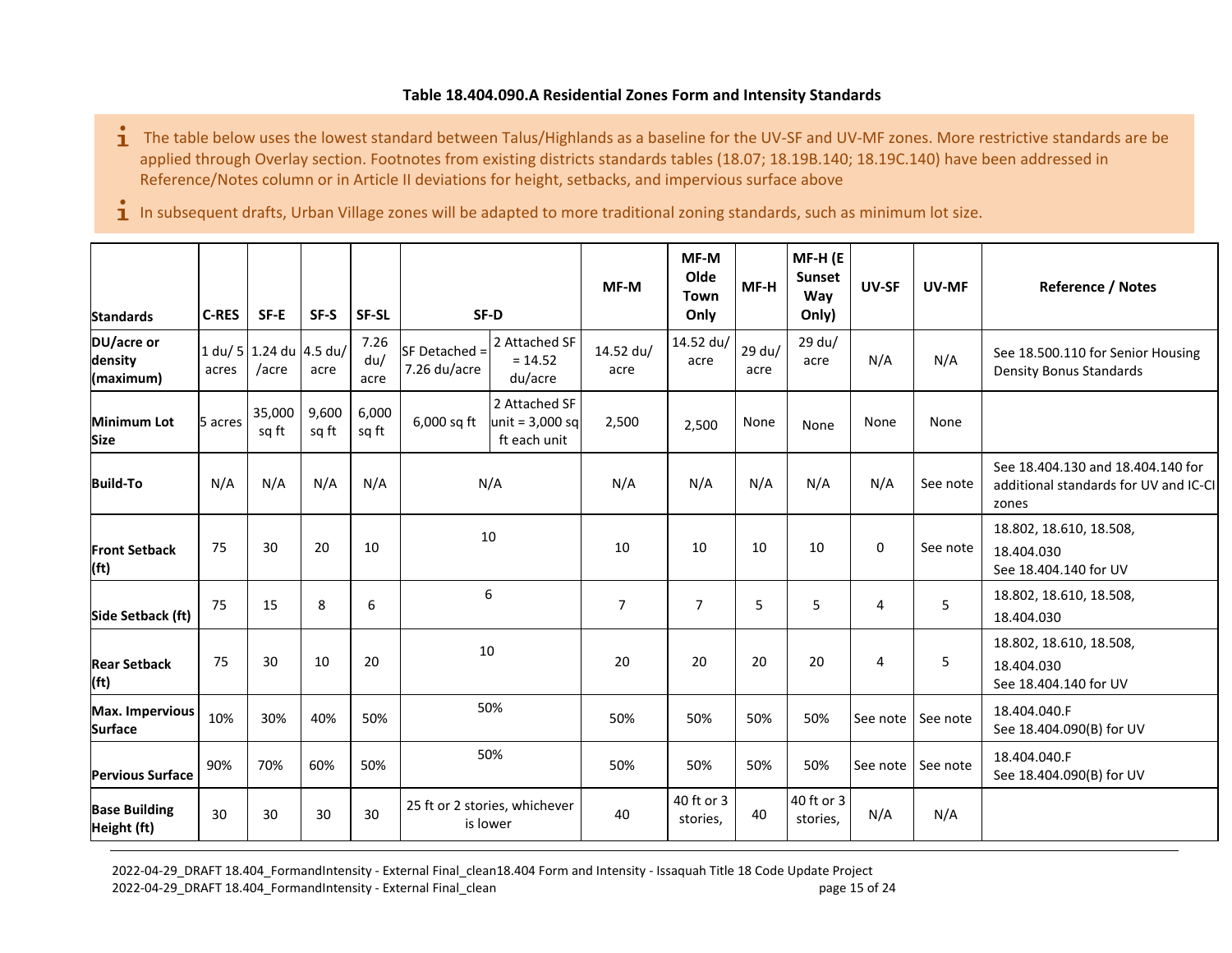| <b>Standards</b>                     | <b>C-RES</b> | SF-E | SF-S | <b>SF-SL</b> | SF-D | MF-M | MF-M<br>Olde<br>Town<br>Only | MF-H | MF-H (E<br><b>Sunset</b><br>Way<br>Only) | <b>UV-SF</b> | <b>UV-MF</b> | <b>Reference / Notes</b> |
|--------------------------------------|--------------|------|------|--------------|------|------|------------------------------|------|------------------------------------------|--------------|--------------|--------------------------|
|                                      |              |      |      |              |      |      | whichever<br>is lower        |      | whichever<br>is lower                    |              |              |                          |
| <b>Max. Building</b><br>Height (ft.) | N/A          | N/A  | N/A  | N/A          | N/A  | 50   | N/A                          | 65   | N/A                                      | 45           | 60           | 18.700                   |
| Min. Lot Width<br>(f <sub>t</sub> )  | None         | 135  | 70   | None         | 50   | None |                              | None |                                          | None         | None         |                          |

# **18.404.100 Mixed Zones Form and Intensity Standards**

- A. This section provides form and intensity standards for mixed zones. For certain zones, Floor Area Ratio (FAR) is regulated, as seen in Table 18.404.100.B.
- B. Table 18.404.070.B, Mixed Zones Form and Intensity Standards, establishes the minimum form and intensity standards by zone. Additional standards may apply based on the zone's location in an overlay or subarea. See Article IV of this Chapter, Form and Intensity Standards by Overlay and Subarea.

### $\mathbf{\dot{1}}$  The following is from 18.19B&C Talus and Highlands standards.

<span id="page-15-0"></span>C. For Urban Village zones, each property, parcel, tract, etc., may have up to 100% impervious surface as allowed by current stormwater standards in the City. However, the Architectural Review Committee, Urban Design Guidelines, and other standards may result in less than 100% percent impervious surface being allowed.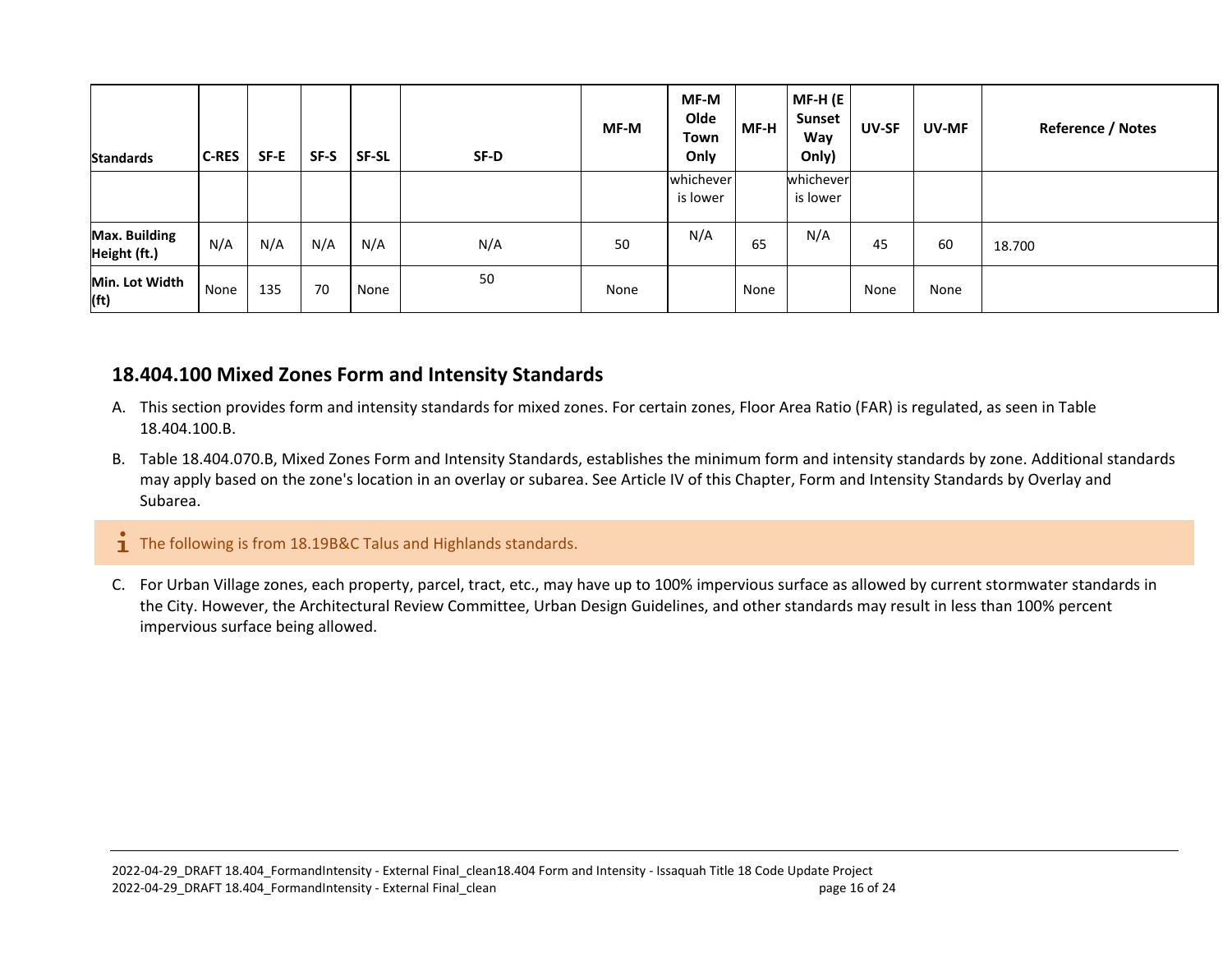- $\mathbf{\dot{1}}$  Footnotes from existing districts standards tables (18.07; 18.19B.140; 18.19C.140) have been addressed in Article II deviations for height, setbacks, and impervious surface above.
- $\mathbf i$  Urban Village setbacks, which exist currently as 0 feet, changed to be build-tos. The ranges were added to be consistent with other, similar build-to standards. For example, UV-MUR with MUR.
- 1 In subsequent drafts, Urban Village zones will be adapted to more traditional zoning standards, such as minimum lot size and maximum density.
- $\mathbf{\dot{1}}$  The increase of 5% impervious surface in Central Issaquah via AAS has been removed. (CIDDS Table 4.4.A, footnote #7)

| <b>Standards</b>                            | PO        | <b>CBD</b>                                               | <b>MU</b> | <b>MU-CI</b> | <b>MUR</b>     | IC                          | <b>IC-CI</b> | <b>UC</b>                 | <b>VR</b> | UV-COM/<br><b>RET</b> | UV-MUR UV-VC |          | <b>Reference/Notes</b>                                                                                                                       |
|---------------------------------------------|-----------|----------------------------------------------------------|-----------|--------------|----------------|-----------------------------|--------------|---------------------------|-----------|-----------------------|--------------|----------|----------------------------------------------------------------------------------------------------------------------------------------------|
| DU/acre or<br>density                       |           | Limited through<br>impervious/height<br>standards/ratios |           | <b>NA</b>    | <b>NA</b>      | Limited<br>by FAR<br>ratios | <b>NA</b>    | Min: 36<br>units/<br>acre | <b>NA</b> | N/A                   | N/A          | N/A      | See 18.500.110 for Senior<br><b>Housing Density Bonus</b><br><b>Standards</b><br>See 18.404.130.B for<br>minimum FAR in Central<br>Issaquah. |
| <b>Minimum Lot</b><br><b>Size</b>           | None      | None                                                     | None      | None         | None           | None                        | None         | None                      | None      | None                  | None         | None     |                                                                                                                                              |
| <b>Build-To</b>                             | <b>NA</b> | <b>NA</b>                                                | <b>NA</b> | $0 - 10$     | $0 - 10$       | <b>NA</b>                   | $0 - 10$     | $0 - 10$                  | $0 - 15$  | $0 - 10$              | $0 - 10$     | $0 - 10$ | See 18.404.130 and<br>18.404.140 for IC-CI and<br>18.404.150 for UV<br>additional standards                                                  |
| <b>Front Setback</b>                        | 30        | $\mathbf 0$                                              | 10        | N/A          | N/A            | 10                          | N/A          | N/A                       | N/A       | N/A                   | N/A          | N/A      |                                                                                                                                              |
| <b>Side Setback</b>                         | 20        | 0                                                        | $\Omega$  | 0            | $\overline{7}$ | 5                           | $\mathbf 0$  | 0                         | 0         | 10                    | 5            | 5        | UV zone setbacks only<br>required adjacent to Single<br>Family                                                                               |
| <b>Rear Setback</b>                         | 25        | 0                                                        | $\Omega$  | 0            | $\overline{7}$ | 5                           | $\Omega$     | $\Omega$                  | 0         | 20                    | 5            | 5        | UV zone setbacks only<br>required adjacent to Single<br>Family                                                                               |
| Max.<br><b>Impervious</b><br><b>Surface</b> | 65%       | 85%                                                      | 90%       | 90%          | 80%            | 90%                         | 90%          | 95%                       | 80%       | No max                | No max       | No max   | 18.404.040.F<br>See 18.400.100(C) for UV                                                                                                     |

#### **Table 18.404.100.B Mixed Zones Form and Intensity Minimum Standards**

2022-04-29\_DRAFT 18.404\_FormandIntensity - External Final\_clean18.404 Form and Intensity - Issaquah Title 18 Code Update Project 2022-04-29\_DRAFT 18.404\_FormandIntensity - External Final\_clean page 17 of 24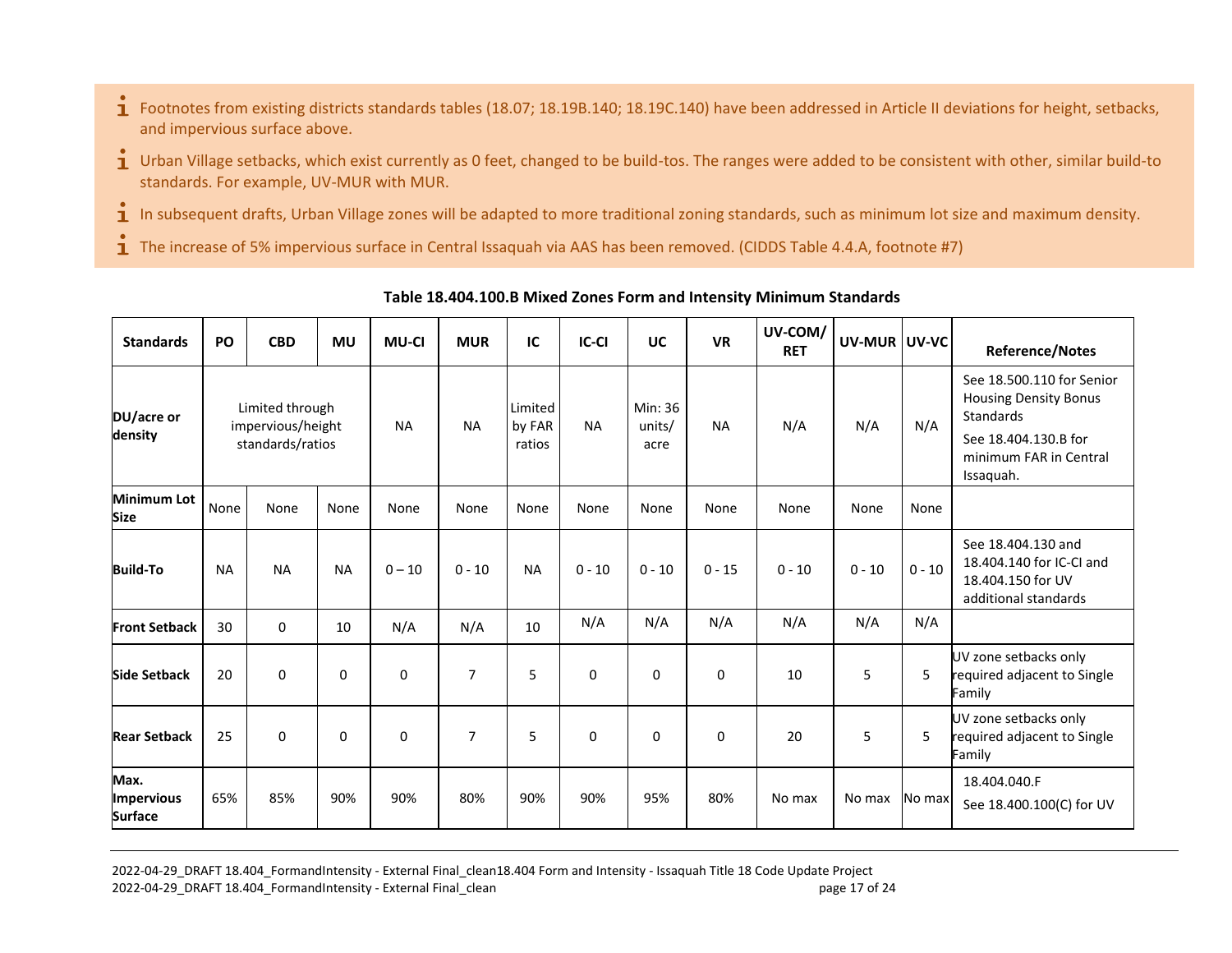| <b>Standards</b>                      | <b>PO</b> | <b>CBD</b>                                      | MU  | <b>MU-CI</b> | <b>MUR</b> | IC  | <b>IC-CI</b> | UC  | <b>VR</b> | UV-COM/<br><b>RET</b>                                      | UV-MUR   UV-VC |     | <b>Reference/Notes</b>                                              |
|---------------------------------------|-----------|-------------------------------------------------|-----|--------------|------------|-----|--------------|-----|-----------|------------------------------------------------------------|----------------|-----|---------------------------------------------------------------------|
| <b>Pervious</b><br><b>Surface</b>     | 35%       | 15%                                             | 10% | 10%          | 20%        | 10% | 10%          | 5%  | 20%       | N/A                                                        | N/A            | N/A | 18.404.040.F                                                        |
| <b>Base Building</b><br><b>Height</b> | 40        | 40 ft or 3<br>stories,<br>whichever<br>is lower | 48  | 60           | 40         | 40  | 48           | 60  | 48        | N/A                                                        | N/A            | N/A | See 18.404.100.B.2 for<br>Vertical Mixed Use in<br>Central Issaguah |
| Max. Building<br><b>Height</b>        | 65        | N/A                                             | 65  | 85           | 65         | 65  | 65           | 125 | 65        | Commercial<br><b>Uses: 85</b><br><b>Retail Uses:</b><br>40 | 85             | 40  |                                                                     |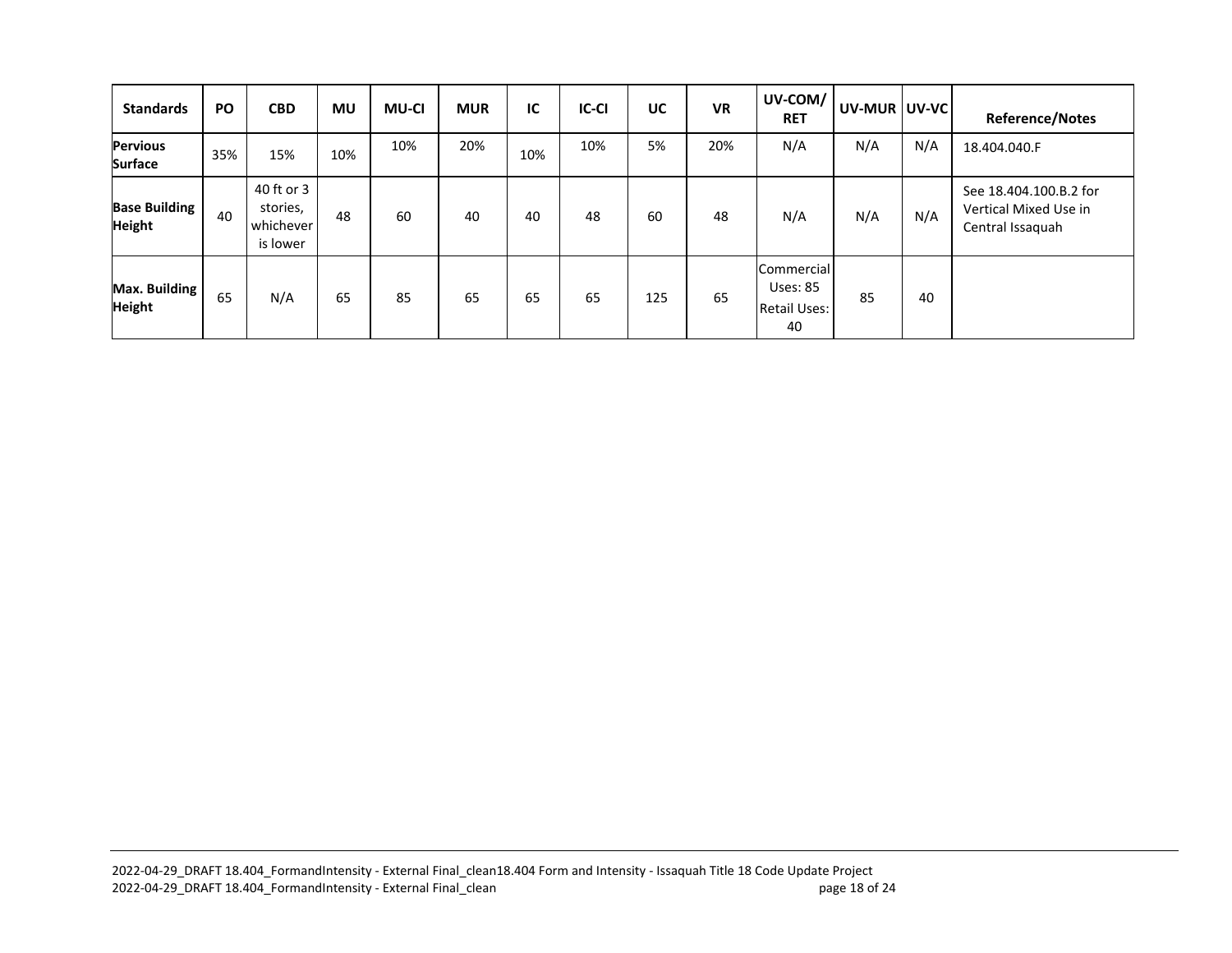# <span id="page-18-0"></span>**18.404.110 Resource Zone Form and Intensity Standards**

- A. Table 18.404.110.A, Resource Zones Form and Intensity Standards, establishes the minimum form and intensity standards for Resource zones. Additional standards may apply based on location in an overlay district. See Part 7, Neighborhood Overlays, for additional standards.
- **1** Footnotes from existing districts standards table (18.07) have been addressed in Reference/Notes column or Article II deviations for height, setbacks, and impervious surface above
- Existing districts standards table (18.07) references 18.07.525 Mineral Resource Zone development standards in the cell for M zone front setback. This varies based on adjacent zone and will be addressed in 18.604 Development Standards - Site Planning

| <b>Standards</b>                 | <b>TP-NRCA</b> | C-Rec   | М          | <b>Reference/Notes</b> |
|----------------------------------|----------------|---------|------------|------------------------|
| DU/acre or density (max)         | N/A            | N/A     | N/A        |                        |
| <b>Minimum Lot Size</b>          | 5 acres        | 5 acres | 10 acres   |                        |
| <b>Front Setback (ft)</b>        | 100            | 100     |            | 18.404.110.B           |
| Side Setback (ft)                | 100            | 100     |            | 18.404.110.B           |
| <b>Rear Setback (ft)</b>         | 100            | 100     |            | 18.404.110.B           |
| <b>Impervious Surface</b>        | 10%            | 10%     | N/A        |                        |
| <b>Pervious Surface</b>          | 90%            | 90%     | N/A        |                        |
| <b>Base Building Height (ft)</b> | 30             | 30      | 105        | 18.404.060             |
| Max. Building Height (ft)        | N/A            | N/A     | 120        | 18.404.060.E           |
| Min. Lot Width                   | N/A            | N/A     | No minimum |                        |

#### **Table 18.404.110.A Resource Zones Form and Intensity Standards**

The following standards were added from IMC 18.07.525.E.5 Mineral Resource Zone ("M") development standards--Structural Setbacks

#### B. M Zone Structural setbacks from property lines.

1. Buildings or structures used in the processing of materials may be no closer than the following, whichever is greater to a particular adjacent property or situation:

a. 100 feet from any Residential zoned properties except that the setback may be reduced to 50 feet when the grade where such building or structures are proposed is 50 feet or greater below the grade of said Residential zoned property; or

b. 20 feet from any other zoned property, except when adjacent to another extractive site; or c. 20 feet from any public street;

2. Offices, scale facilities, equipment storage buildings and stockpiles may not be closer than 20 feet from any property line, except when adjacent to another extractive site.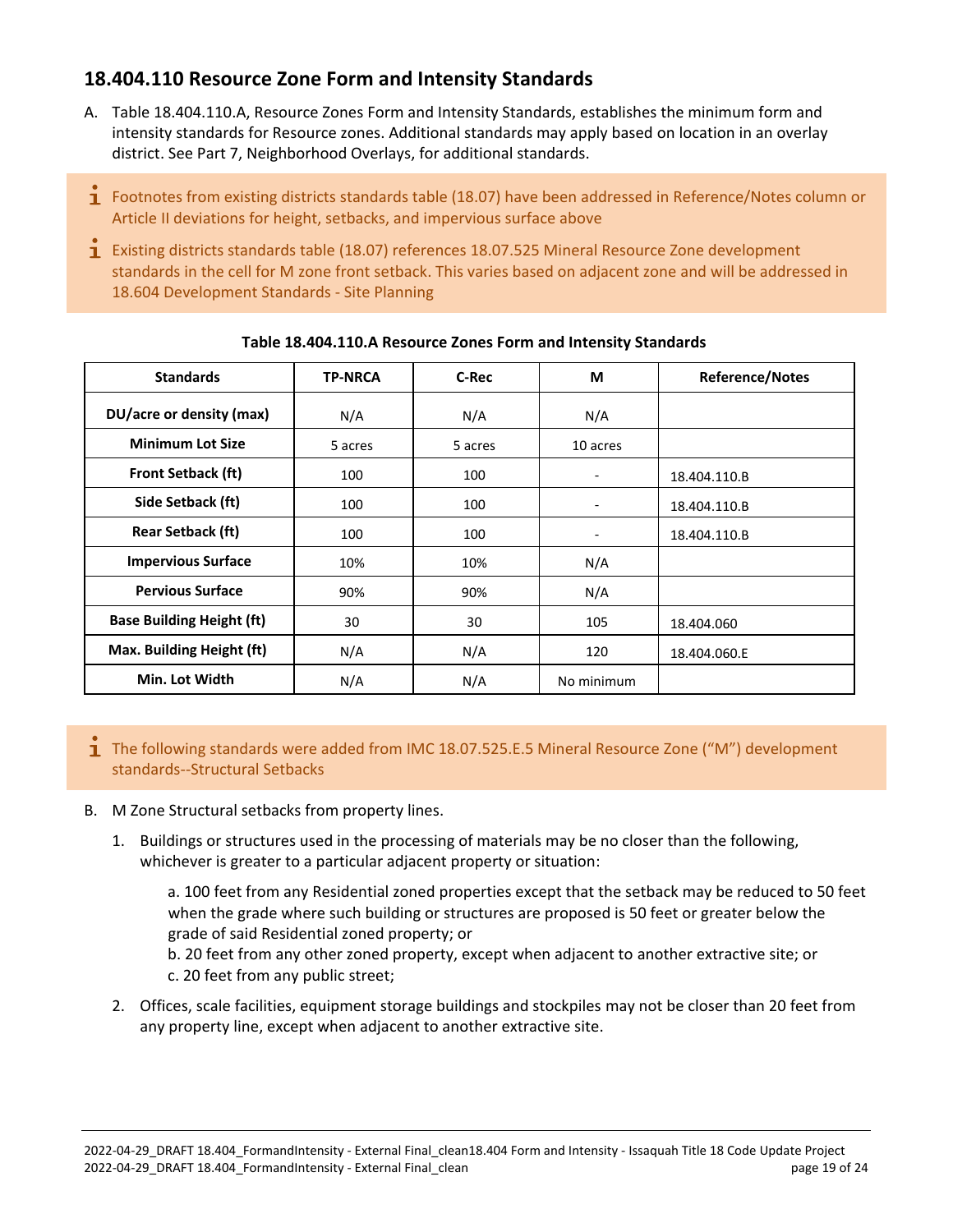# <span id="page-19-0"></span>**18.404.120 Community Zones Form and Intensity Standards**

- A. Development Standards in Community Facilities Zones are determined by the most restrictive contiguous zoning, except for Public Schools and Public Buildings.
- B. Table 18.404.120.B, Form and Intensity Standards for Public Schools and Public Buildings, except Public Utilities, establishes the minimum form and intensity standards Public Schools and Public Buildings by Use.
- 1 Table below is adapted from Table 18.07.480 Community Facilities Standards for Public Schools and Public Buildings. It will be reformatted to mirror those above (with standards in the leftmost column and Uses across the top).

|                               |             | <b>Public</b>       |                        | <b>Public Buildings</b>            | Reference    |
|-------------------------------|-------------|---------------------|------------------------|------------------------------------|--------------|
|                               |             | Schools,<br>Compact | In Central<br>Issaquah | <b>Outside Central</b><br>Issaquah |              |
| <b>Floor Area Ratio</b>       | Min         | 0.75                | 0.75                   | 0.75                               |              |
| (FAR)                         | <b>Max</b>  | 2.0                 | 5.0                    | 5.0                                |              |
| Max Height (ft)               |             | 65                  | 85                     | 65                                 |              |
| Setbacks (ft)                 | <b>Side</b> | 7                   | 7                      | 7                                  | 18.404.080.D |
|                               | Rear        | 7                   | 7                      | 7                                  | 18.404.120.A |
| <b>Build-To-Line (ft)</b>     |             | $0 - 20$            | 0                      | 0                                  | 18.404.080.D |
| <b>Max Impervious Surface</b> |             | 90%                 | 90%                    | 90%                                |              |

**Table 18.404.120.B Form and Intensity Standards for Public Schools and Public Buildings**

# <span id="page-19-1"></span>**Article IV: Overlay and Subarea Form and Intensity Standards**

Intent. In addition to the minimum standards set in the previous sections of this Chapter, additional, geographic, and neighborhood-specific standards may apply. These standards reconcile that not all neighborhoods have identical characteristics and forms, despite some having similar or identical zoning districts. This section provides standards through overlay districts to ensure that neighborhood characteristics are maintained.

 $\mathbf{\dot{1}}$  The Issaquah Highlands and Talus Replacement Regulations, IMC 18.19B & 18.19C, relied on Central Issaquah standards. The standards applied below, applied to the former Urban Villages through the application of Central Issaquah standards to those areas.

# <span id="page-19-2"></span>**18.404.130 Central Issaquah, Issaquah Highlands, Talus Subarea Form and Intensity Standards**

- A. This section applies to Central Issaquah subarea, as designated in 18.702.XXX, Central Issaquah, and the subareas of Issaquah Highlands and Talus, as designated in IMC 18.704.XXX and 18.708.XXX respectively.
- **1** Standard on Maximum Dimensions of Block Sizes adapted from The Urban Design Manual Standard, UD.2.1.1, which establishes block dimensions for Central Issaquah. Though the design manual didn't apply to Issaquah Highlands and Talus, block sizes established by Central Issaquah standards do apply: 6.2.A, 11.3.A,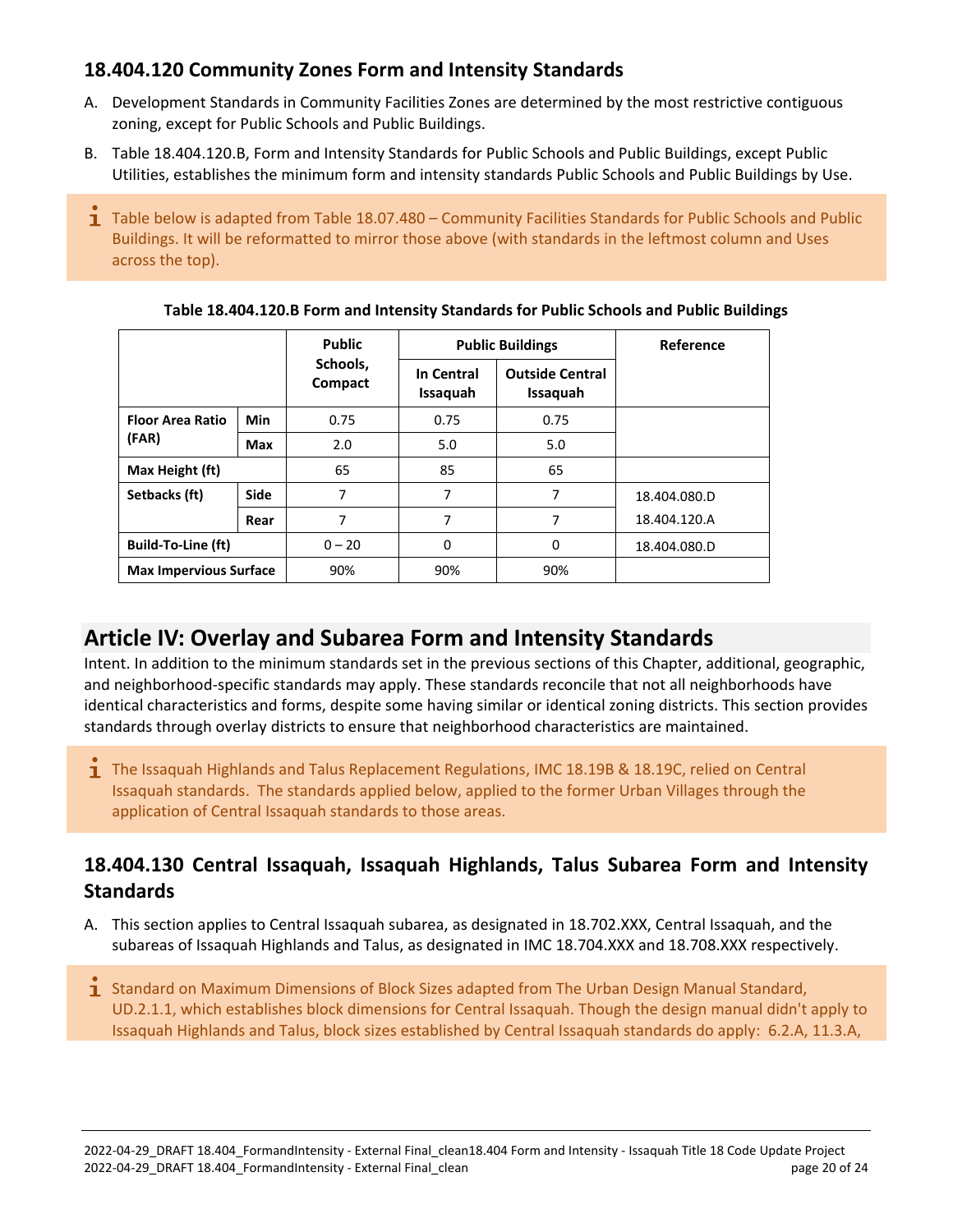12.5.A. This standardizes the block size across these three areas. The Circulation chapter may update this standard.

- B. Typical blocks may not exceed dimensions of 240 feet by 400 feet. In some instances where necessary (e.g., coordinating with the existing grid), blocks may be increased to 320 feet by 400 feet.
- **T** The following section was adapted from CIDDS 11.3.F through J on Establishing a Streetwall and frontage requirements to the build-to-line in Central. Alternatives in the build-to line revised for clarity and consistency to reference the Green Necklace Chapter, 18.612.
- C. Establish Streetwall.
	- 1. Buildings must be built to the edge of the sidewalk or the allowable setback to maintain a consistent frontage. This type of frontage is known as a streetwall.



#### **Figure 18.404.130.C.1 Streetwall**

2. Minimum Building Frontage. Sufficient length of buildings must be present at the build-to-line to maintain a generally continuous streetwall and limit spatial gaps to those necessary to accommodate vehicular and pedestrian access. Minimum building frontages at the build-to-line are as follows:

a. In the Urban Core zone, minimum building frontage is at least 75%. b. In all other zones, minimum building frontage is at least 60%.

- 3. Corner Building Frontage. Building mass must be present at the intersection to amplify the importance of the corner. Building Frontage must occupy all of the Build-To-Line at intersections for a minimum distance of 60 feet from the corner. Exceptions may be allowed to meet clear traffic sight line triangle requirements.
- D. Exceptions and Alternatives to Building Frontages.
	- 1. Where critical areas, their buffers, and building setback, as defined by Chapter 18.802 IMC, are present, the frontage used to calculate the Minimum Building Frontage must be reduced for each foot of protected and restricted frontage.
	- 2. In Issaquah Highlands and Talus subareas, the Minimum Building Frontage does not apply to the UV-SF zone.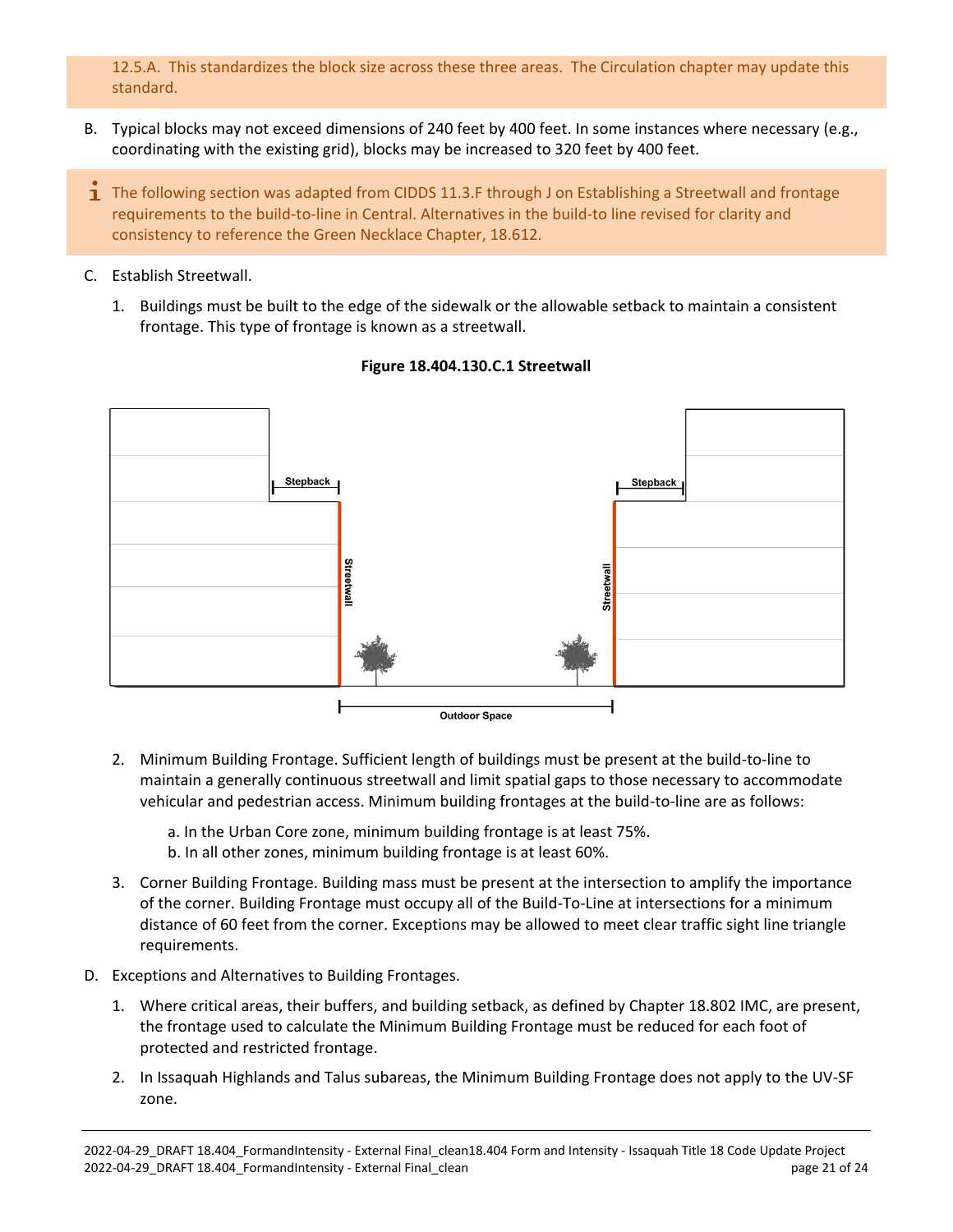- 3. The building frontage requirement may be reduced by 10 percentage points to accommodate Community Spaces including plazas, outdoor café seating, or entry courts, as discussed in Chapter 18.612 IMC, Community and Amenity Spaces.
- 4. Up to 20% of the building frontage requirement may be fulfilled through architectural and landscape measures along the build-to-line, such as to screen a surface parking lot. Elements to fulfill this requirement may include a combination of:

a. Canopy structures combined with pergolas, arcades, trellises, arbors that achieve a six to eight feet height combined with lower decorative masonry walls 36 inches in height; and b. Semi-opaque landscaping.

#### $\overline{1}$  The following is adapted from CIDDS 11.3.F.1

- E. Build-to Area. Where a building is not set at the property line or building is not required for compliance with 18.404.130(C.2), at least two of the following are required in the Build-to area:
	- 1. Landscaping with evergreen plantings to maintain year-round interest,
	- 2. A combination of benches, low walls, and other hardscape elements to enhance social interaction,
	- 3. Other pedestrian amenities may also be used, for instance, the public sidewalk may be widened to include elements such as additional walkway width, outdoor seating, retail displays, landscape planters, benches or fountains while maintaining a pedestrian friendly environment on the sidewalk,
	- 4. Amenities as required that contribute to the Green Necklace per Chapter 18.612 IMC.

# <span id="page-21-0"></span>**18.404.140 Central Issaquah Subarea Form and Intensity Standards**

- A. This section applies to Central Issaquah subarea, as designated under Figure 18.702, Central Issaquah Applicability Map.
- B. The minimum FAR listed on the Table 18.404.130.D is required for new Development and Redevelopment in:
	- 1. The Urban Core zone and
	- 2. Sites totaling three contiguous acres or more in common ownership outside the Urban Core zone. The Urban Core's minimum Floor Area Ratio is the minimum for these sites.
	- 3. Exception:

a. Redevelopment of existing Automobile Service Station, which retain the Automobile Service Station as the primary use, on the date of adoption of these Standards in the Urban Core zone do not have to meet the minimum Floor Area Ratio.

b. In multi-phase development, complying with the minimum Floor Area Ratio for the entire site may be delayed; however, each phase must comply.

- C. Table 18.404.130.D establishes additional Central Issaquah Form and Intensity Standards.
- Section 18.514 in the reference/notes column will address the density bonus program or CIDDS Density Bonus may be in 18.702

#### **Table 18.404.130.D Mixed Zones Floor Area Ratio (FAR) Standards**

| <b>Standards</b><br><b>MU-CI</b><br><b>IC-CI</b><br>UC | Central<br><b>Vertical</b> | VR | Reference / Notes |
|--------------------------------------------------------|----------------------------|----|-------------------|
|--------------------------------------------------------|----------------------------|----|-------------------|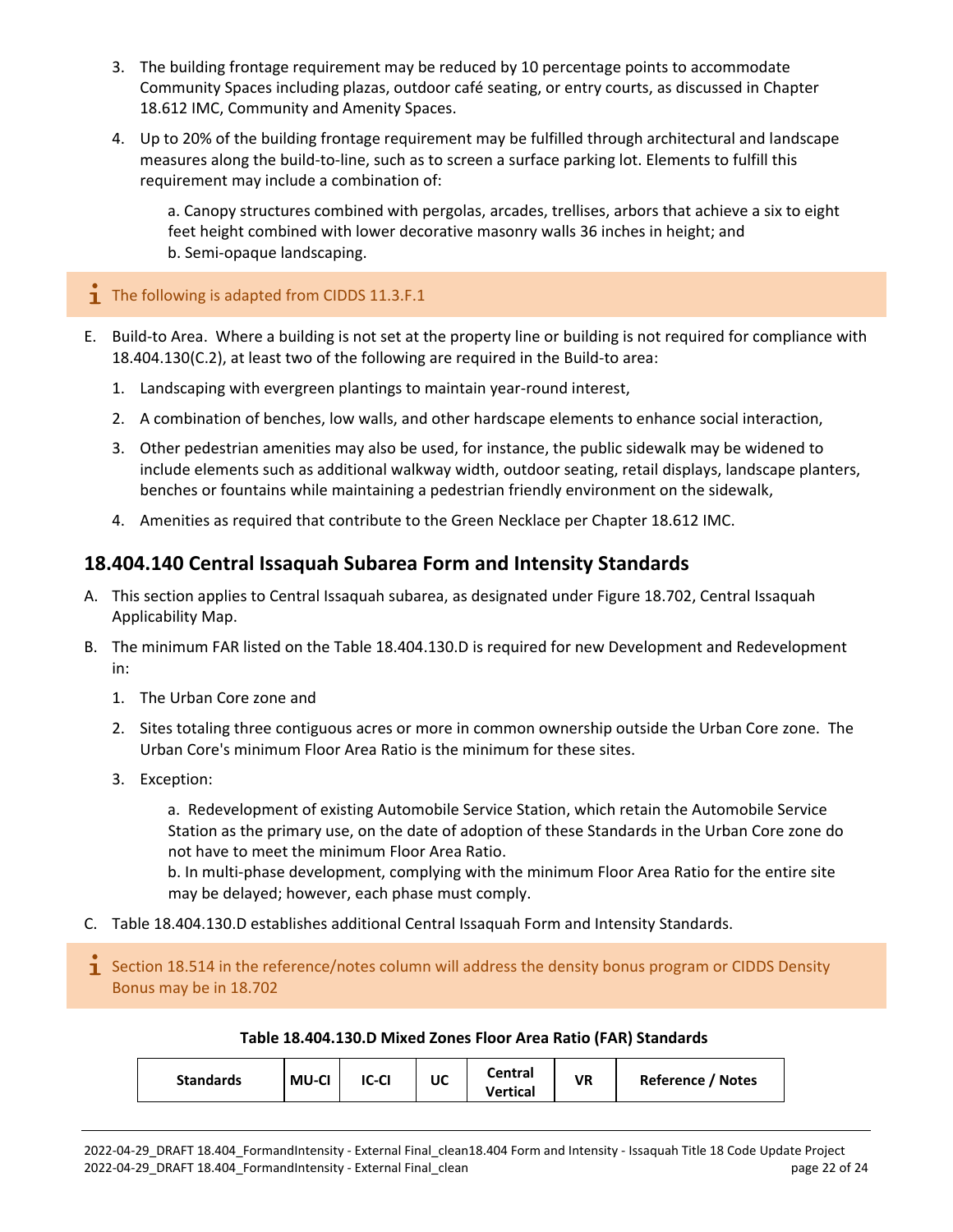|                                  |             |           |          |      | <b>Mixed Use</b><br>Overlay |          |                                                                                           |
|----------------------------------|-------------|-----------|----------|------|-----------------------------|----------|-------------------------------------------------------------------------------------------|
| <b>Residential</b>               | Min         | See notel | See Note | 0.75 | 2.5                         | See Note | See 18.404.140(B) for<br>sites with a total of 3<br>acres or with contiguous<br>ownership |
| <b>Floor Area Ratio</b><br>(FAR) | Base        | 2.5       | 0.5      | 3.0  | 5.0                         | 1.25     | 18.702                                                                                    |
|                                  | Max         | 3.5       | 0.5      | 5.0  | 8.0                         | 3.0      | 18.514, Affordable<br><b>Housing Density Credit</b>                                       |
| <b>Nonresidential</b>            | Min         | N/A       | N/A      | 0.55 | 2.5                         | N/A      | See 18.404.140(B) for<br>sites with a total of 3<br>acres or with contiguous<br>ownership |
| <b>Floor Area Ratio</b><br>(FAR) | <b>Base</b> | 1.25      | 0.5      | 1.25 | 5.0                         | 1.0      | 18.702                                                                                    |
|                                  | Max         | 3.5       | 0.5      | 5.0  | 8.0                         | 3.0      |                                                                                           |

- D. Standards for Vertical Mixed Use Overlay in Central Issaquah Subarea.
	- 1. The maximum Base Height is 85 feet. All other standards are consistent with those in Table 18.404.100.B for the Urban Core zone.
	- 2. Ground Floor Height Requirements. For buildings located within the areas where there are Required Ground Floor Frontages as determined by Figure 18.700 Central Issaquah Vertical Mixed Use Map, ground floor height must be a minimum of 15 feet and a maximum of 20 feet.
	- 3. Ground Floor Use Requirements. Food and Beverage, Retail/Service and Retail/Service. Specific Land Uses permitted in the Vertical Mixed Use Overlay area required within the ground floor of buildings in the following locations:

a. Required Ground Floor Frontages per 18.700 Central Issaquah Vertical Mixed Use Overlay Map; and

b. At intersections for a minimum distance of 60 feet from the corner.

# <span id="page-22-0"></span>**18.404.150 Issaquah Highlands and Talus Form and Intensity Standards**

- A. This section applies to the subareas of Issaquah Highlands and Talus, as designated in Chapter 18.704 IMC, Issaquah Highlands Overlay--Applicability.
- B. Talus and Issaquah Highlands Form and Intensity Standards. In addition to the minimum form and intensity standards required in a zone, Talus and Issaquah Highlands may have more restrictive setback requirements. Tables 18.404.150.D establish the standards for the zones and overlays where greater restrictions apply.
	- 1. Minimum first floor height is 15 feet in mixed use nonresidential or mixed-use residential buildings.
	- 2. Floor Area Ratio (FAR). A minimum FAR of 1.0 is required for nonresidential development or redevelopment.
- C. Issaquah Highlands Build-to Lines by Neighborhood Type. For non-single family zones, the Build-To line standards by Neighborhood Type are shown below. See 18.704 for a map of Neighborhood Types.
	- 1. Traditional Townscape: 0- to 10-foot build-to line; and
	- 2. Cottage Lane: 0- to 10-foot build-to line; and
	- 3. House and Garden: 0- to 15-foot build-to line.